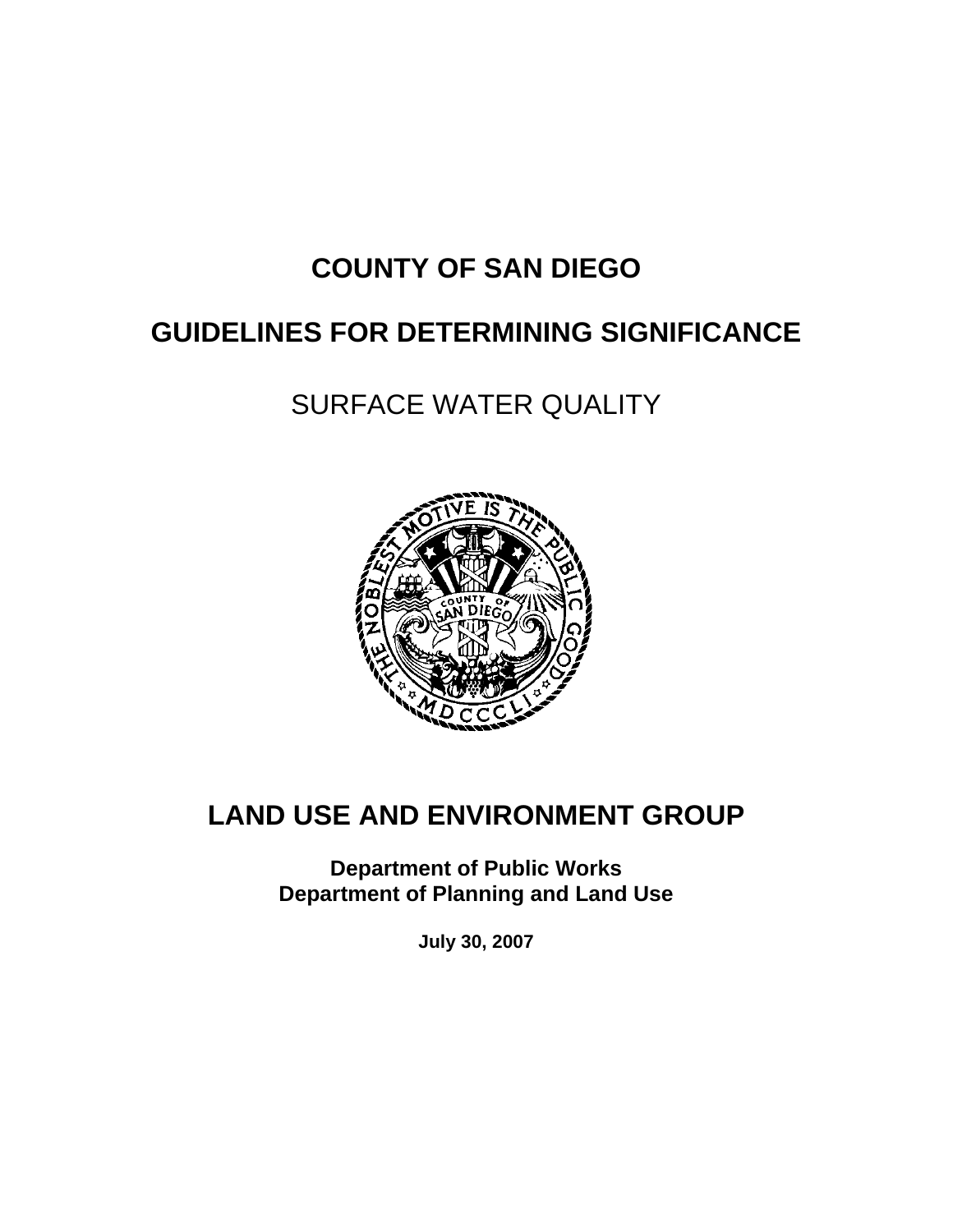#### **APPROVAL**

I hereby certify that these **Guidelines for Determining Significance for Surface Water Quality** are a part of the County of San Diego, Land Use and Environment Group's Guidelines for Determining Significance and were considered by the Director of Planning and Land Use, in coordination with the Director of Public Works on the  $30<sup>th</sup>$ day of July, 2007.

**ERIC GIBSON** Interim Director of Planning and Land Use Director of Public Works

I hereby certify that these **Guidelines for Determining Significance for Surface Water Quality** are a part of the County of San Diego, Land Use and Environment Group's Guidelines for Determining Significance and have hereby been approved by the Deputy Chief Administrative Officer (DCAO) of the Land Use and Environment Group on the 30<sup>th</sup> day of July, 2007. The Director of Planning and Land Use is authorized to approve revisions to these Guidelines for Determining Significance for Surface Water Quality except any revisions to the Guidelines for Determining Significance presented in Section 4.0 must be approved by the DCAO.

Approved, July 30, 2007

**RA WALLAR** Deputy CAO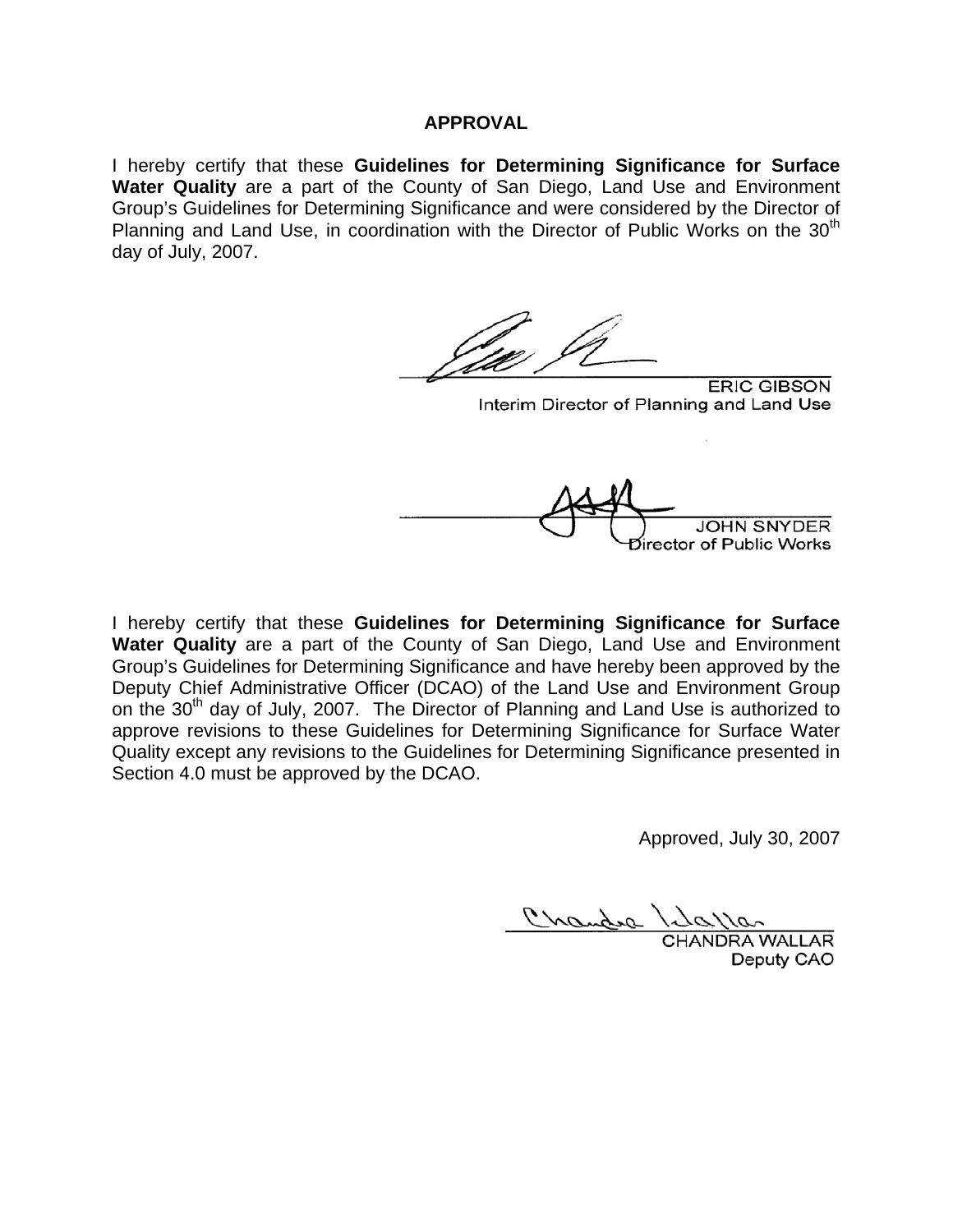#### **EXPLANATION**

These Guidelines for Determining Significance for Surface Water Quality and information presented herein shall be used by County staff for the review of discretionary projects and environmental documents pursuant to the California Environmental Quality Act (CEQA). These Guidelines present a range of quantitative, qualitative, and performance levels for particular environmental effects. Normally, (in the absence of substantial evidence to the contrary), non-compliance with a particular standard stated in these Guidelines will mean the project will result in a significant effect, whereas compliance will normally mean the effect will be determined to be "less than significant." Section 15064(b) of the State CEQA Guidelines states:

"The determination whether a project may have a significant effect on the environment calls for careful judgment on the part of the public agency involved, based to the extent possible on factual and scientific data. An ironclad definition of significant effect is not always possible because the significance of an activity may vary with the setting."

The intent of these Guidelines is to provide a consistent, objective and predictable evaluation of significant effects. These Guidelines are not binding on any decisionmaker and do not substitute for the use of independent judgment to determine significance or the evaluation of evidence in the record. The County reserves the right to modify these Guidelines in the event of scientific discovery or alterations in factual data that may alter the common application of a Guideline.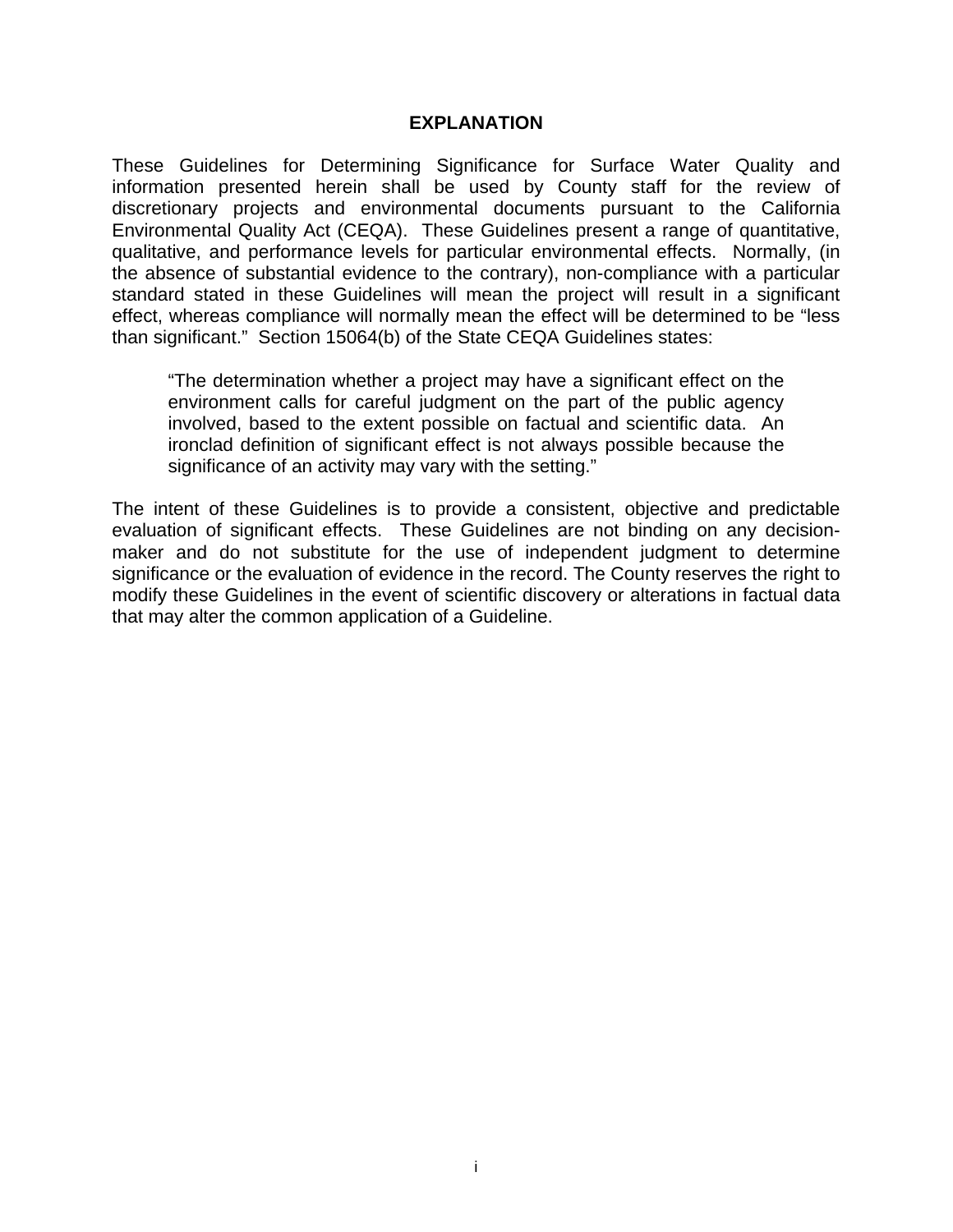#### **LIST OF PREPARERS AND TECHNICAL REVIEWERS**

#### **County of San Diego**

Bobbie Stephenson, DPLU, Primary Author Jeff Murphy, DPLU, Contributing Author Jason Giffen, DPLU, Contributing Author Eric Gibson, DPLU, Contributing Author Christine Sloan, DPLU, Contributing Author Sara Agahi, DPW, Technical Review

#### **Technical Review Panel**

Dennis Bowling, Rick Engineering Stephan Beck, Ninyo and Moore Eric Mosolgo, RBF Consulting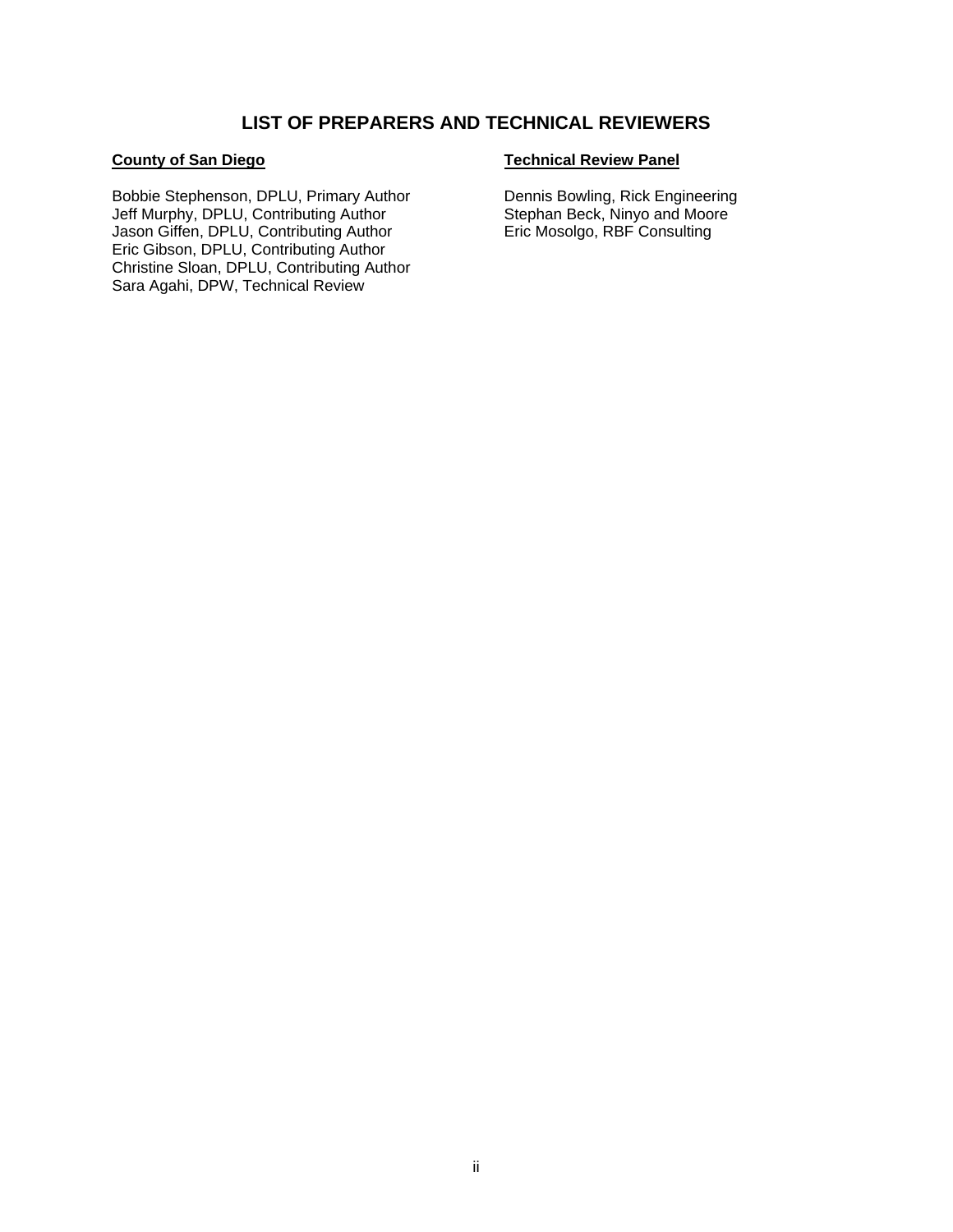# **TABLE OF CONTENTS**

| <b>Section</b> |     |                                                                 | Page |
|----------------|-----|-----------------------------------------------------------------|------|
|                |     |                                                                 |      |
| 1.0            |     |                                                                 |      |
|                | 1.1 |                                                                 |      |
|                | 1.2 |                                                                 |      |
|                | 1.3 |                                                                 |      |
|                |     |                                                                 |      |
|                |     |                                                                 |      |
|                |     |                                                                 |      |
|                |     |                                                                 |      |
|                | 1.4 |                                                                 |      |
|                | 1.5 |                                                                 |      |
|                | 1.6 |                                                                 |      |
|                | 1.7 |                                                                 |      |
|                | 1.8 |                                                                 |      |
|                |     |                                                                 |      |
| 2.0            |     |                                                                 |      |
|                | 2.1 |                                                                 |      |
|                | 2.2 |                                                                 |      |
|                | 2.3 |                                                                 |      |
|                |     |                                                                 |      |
| 3.0            |     |                                                                 |      |
|                | 3.1 |                                                                 |      |
|                |     |                                                                 |      |
|                |     | 3.1.2                                                           |      |
|                |     | 3.1.3                                                           |      |
|                |     | 3.1.4                                                           |      |
|                |     | 3.1.5                                                           |      |
|                |     |                                                                 |      |
|                |     |                                                                 |      |
|                | 3.2 | Point and Nonpoint Sources of Stormwater Discharge  13          |      |
|                |     |                                                                 |      |
|                |     |                                                                 |      |
|                |     |                                                                 |      |
| 4.0            |     |                                                                 |      |
| 5.0            |     | <b>STANDARD MITIGATION AND PROJECT DESIGN CONSIDERATIONS 16</b> |      |
|                | 5.1 |                                                                 |      |
|                |     |                                                                 |      |
|                |     |                                                                 |      |
|                | 5.2 |                                                                 |      |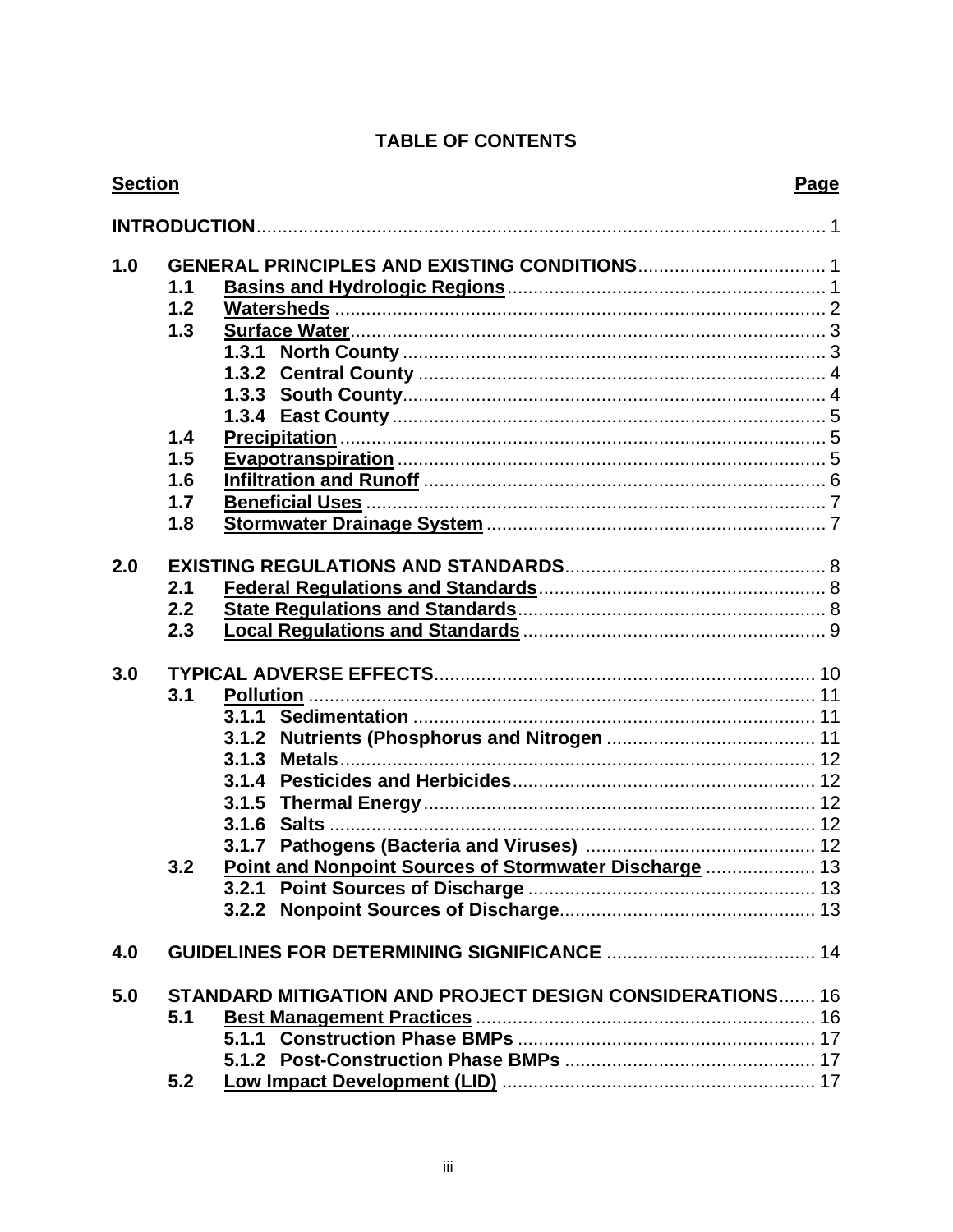| 6.0 |  |  |  |
|-----|--|--|--|
|-----|--|--|--|

# **LIST OF TABLES**

|  | Table 1 |  |  |
|--|---------|--|--|
|--|---------|--|--|

### **LIST OF FIGURES**

| Figure 1 |  |
|----------|--|
| Figure 2 |  |

# **LIST OF ATTACHMENTS**

| Attachment A |                                                                              |  |
|--------------|------------------------------------------------------------------------------|--|
|              | Attachment B State Water Resources Control Board List of Beneficial Uses  23 |  |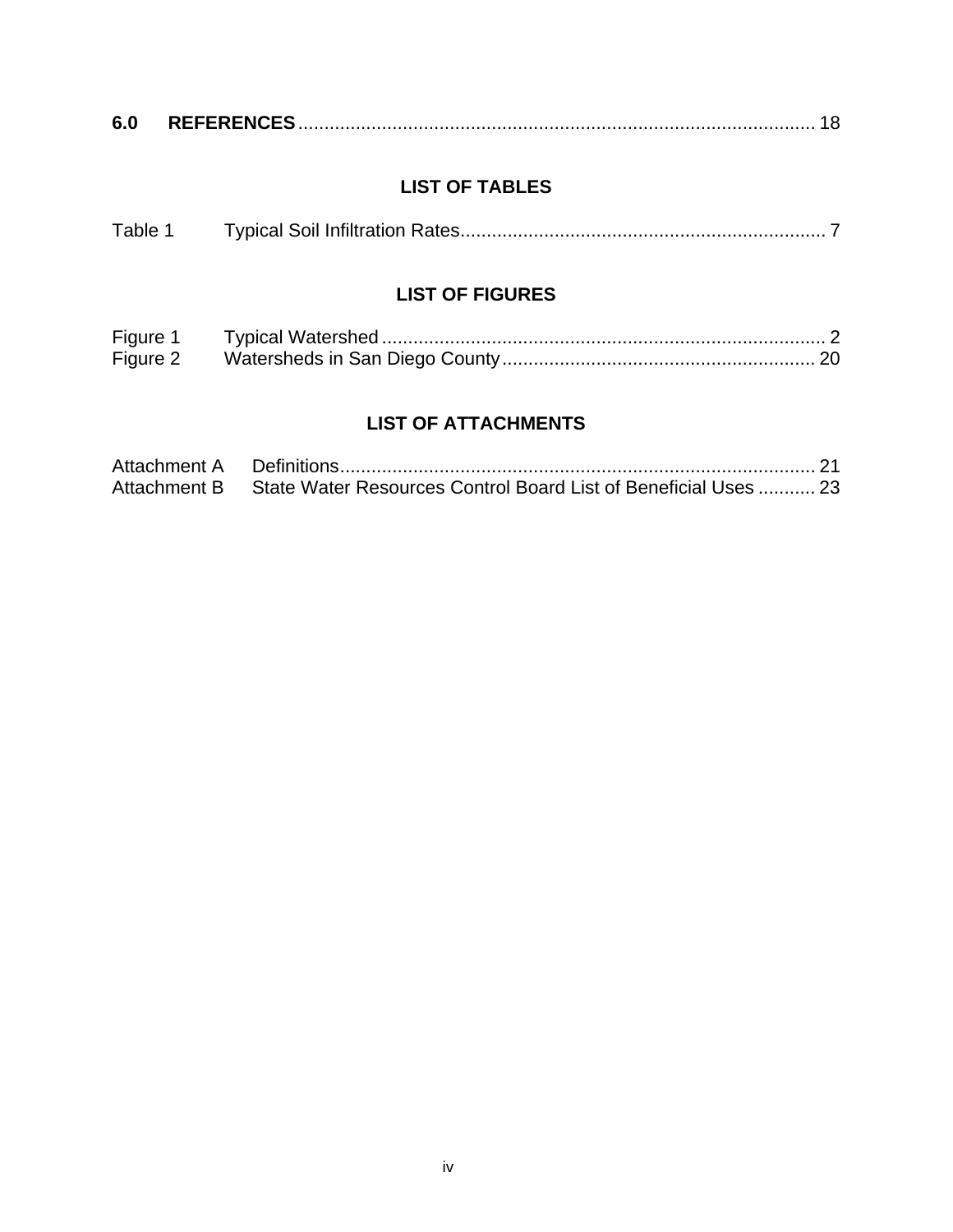# **List of Acronyms**

| <b>BMPs</b>  | <b>Best Management Practices</b>                      |
|--------------|-------------------------------------------------------|
| <b>CEQA</b>  | <b>California Environmental Quality Act</b>           |
| <b>CDHS</b>  | <b>California Department of Health Services</b>       |
| <b>HMP</b>   | <b>Hydromodification Management Plan</b>              |
| <b>HSG</b>   | <b>Hydrologic Soil Groups</b>                         |
| <b>LID</b>   | Low Impact Development                                |
| <b>NPDES</b> | National Pollutant Discharge Elimination System       |
| <b>NRCS</b>  | <b>USDA Natural Resources Conservation Service</b>    |
| <b>RWQCB</b> | <b>Regional Water Quality Control Board</b>           |
| <b>SSM</b>   | <b>Stormwater Standards Manual</b>                    |
| <b>SUSMP</b> | <b>Standard Urban Stormwater Mitigation Plan</b>      |
| <b>SWMP</b>  | Stormwater Management Plan                            |
| <b>SWPPP</b> | <b>Storm Water Pollution Prevention Plan</b>          |
| <b>SWRCB</b> | <b>State Water Resources Control Board</b>            |
| <b>USEPA</b> | U.S. Environmental Protection Agency                  |
| <b>WPO</b>   | County of San Diego Watershed Protection, Storm Water |
|              | Management, and Discharge Control Ordinance           |
|              |                                                       |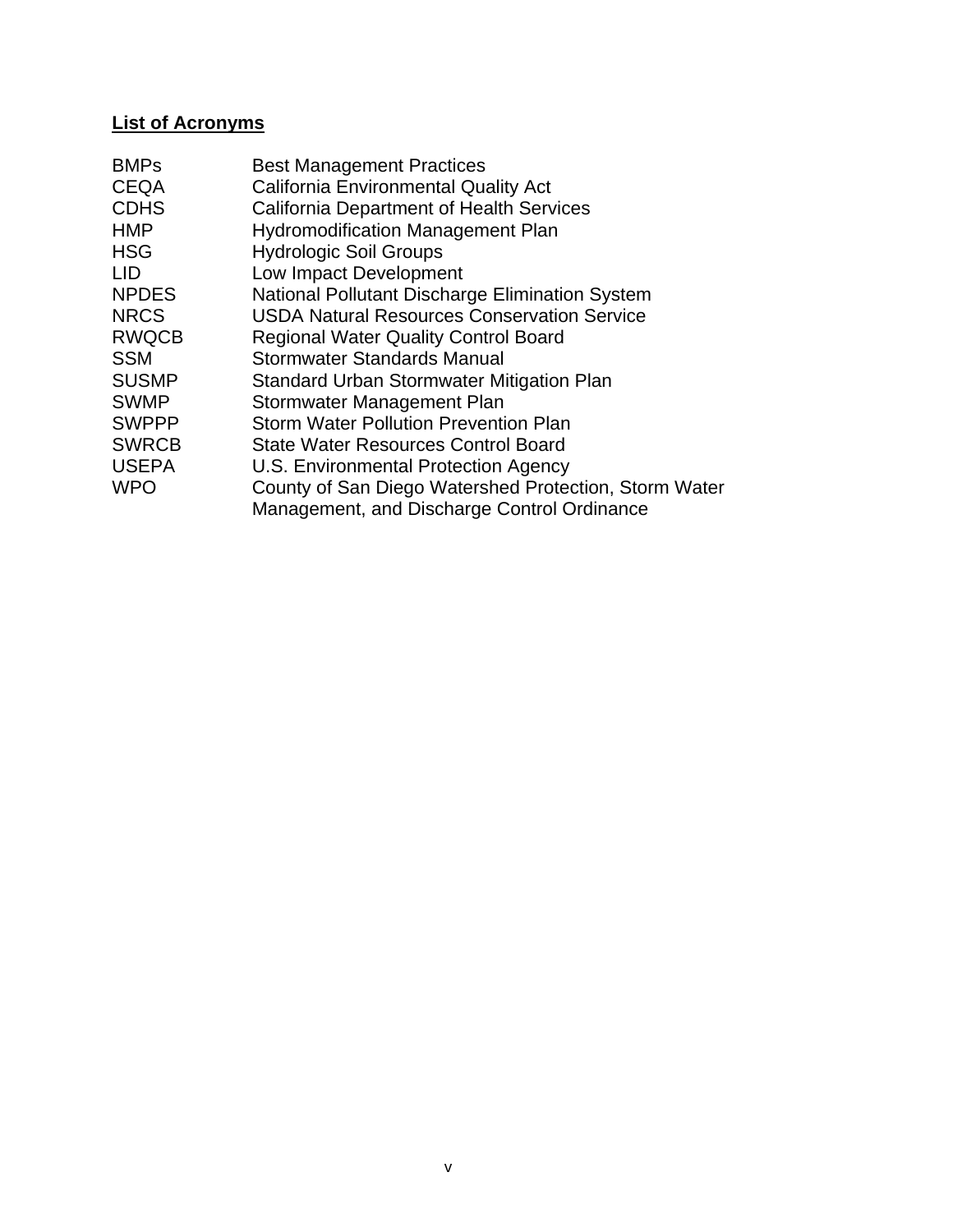# **INTRODUCTION**

This document provides guidance for evaluating adverse environmental effects that a proposed project may have on water quality. Specifically, this document addresses the following questions listed in the California Environmental Quality Act (CEQA) Guidelines, Appendix G, VIII. Hydrology and Water Quality:

Would the project:

- a) Violate any water quality standards or waste discharge requirements?
- e) Create or contribute runoff water, which would exceed the capacity of existing or planned stormwater drainage systems or provide substantial additional sources of polluted runoff?
- f) Otherwise substantially degrade water quality?

In addition to this document, water and pollution are also described in other guidelines for determining significance. Drainage facility capacity is also addressed in the "Guidelines for Determining Significance for Hydrology." Groundwater pollution is addressed in the "Guidelines for Determining Significance for Groundwater."

# **1.0 GENERAL PRINCIPLES AND EXISTING CONDITIONS**

San Diego County's water resources consist of river systems, coastal lagoons, natural and constructed water bodies, and both shallow and deep groundwater bearing strata, from the Anza Borrego Desert to the Pacific Ocean. These water resources are not always apparent, given a primarily arid climate with defined wet and dry seasons that extends over most of the County. Nonetheless, Project Clean Water, initiated by the County Board of Supervisors in July 2000 outlines, "Clean water is essential for every aspect of life." Moreover, clean water supports continued economic growth and prosperity in the County. Responsible management of our water resources is required for a secure future.

### **1.1 Basins and Hydrologic Regions**

The Peninsular Mountain Range divides San Diego County between the South Coast Basin, which drains west toward the Pacific Ocean, and the Colorado River Basin, which drains east toward the Salton Sea and Colorado River. The South Coast Basin in San Diego County supports 11 major watersheds (hydrologic units) within the San Diego Hydrologic Region and is governed by the San Diego Regional Water Quality Control Board (San Diego RWQCB; Region 9). The Colorado River Basin supports portions of five watersheds in the Colorado River Hydrologic Region, governed by the Colorado RWQCB (Region 7).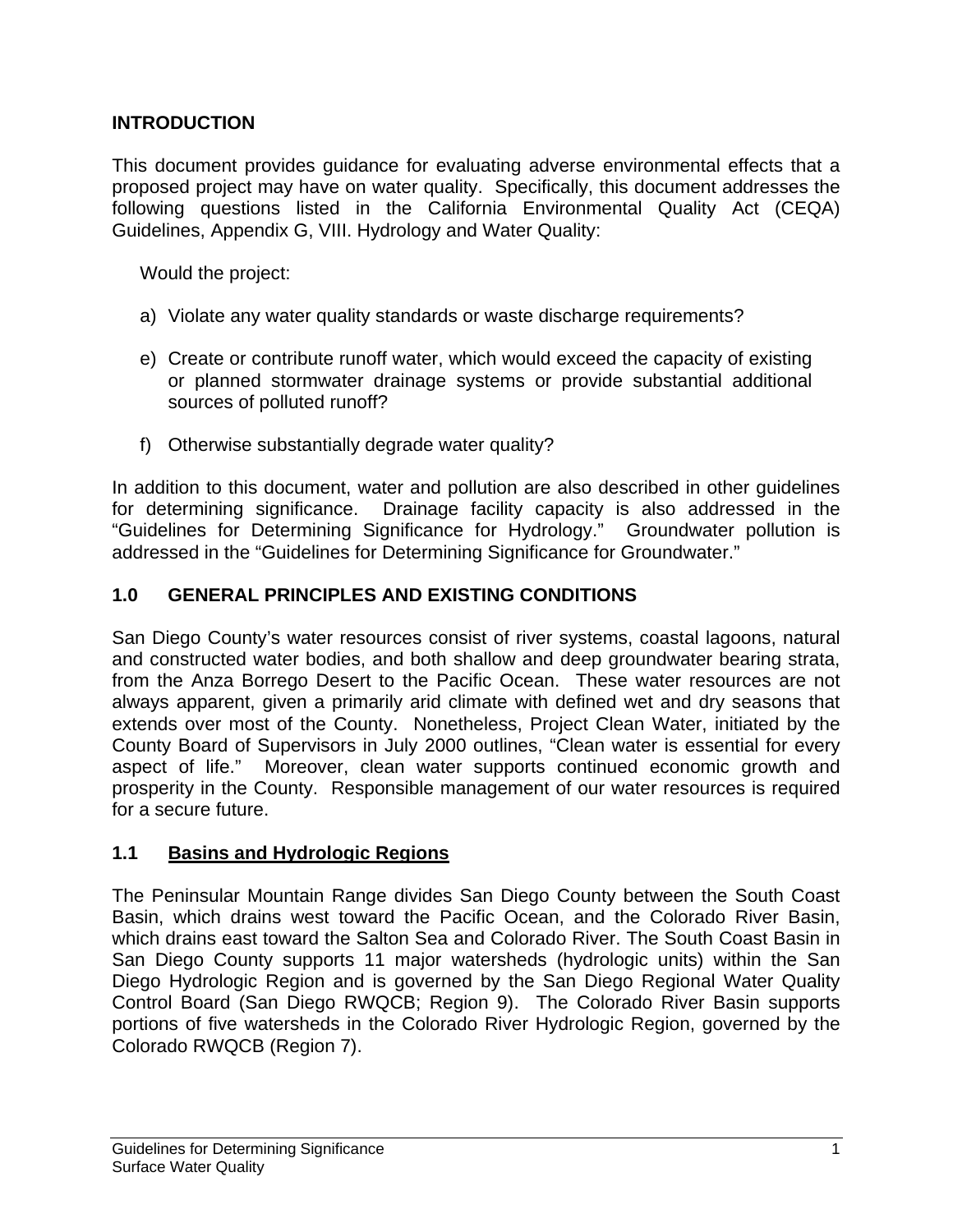## **1.2 Watersheds**

A watershed is defined as an area of land that drains to a common receiving body or outlet. A watershed can be large (e.g. draining thousands of square miles to a major river, lake or ocean) or very small (e.g. 20-acre watershed that drains to a pond). The delineation of a watershed, or drainage area, depends on the scale of reference. Small watersheds may be combined into larger watersheds, and larger watersheds may be divided into sub-watersheds or hydrologic units, that drain to specific water bodies or features. Watershed boundaries follow the major ridgelines around drainages and meet where the water flows out of the watershed, usually the mouth of a stream or river (Figure 1).



**Figure 1 Typical Watershed** 

The 11 watersheds in the San Diego Hydrologic Region<sup>1</sup> (Region 9) are:

- 
- 
- San Luis Rey (903) Sweetwater (909)
- Carlsbad (904) Otay (910)
- San Dieguito (905) Tijuana (911)
- Peñasquitos (906)
- San Juan (901) San Diego River (907)
- Santa Margarita (902) Pueblo San Diego (908)
	-
	-
	-

<u>.</u>

<sup>1</sup> http://www.projectcleanwater.org/html/watersheds.html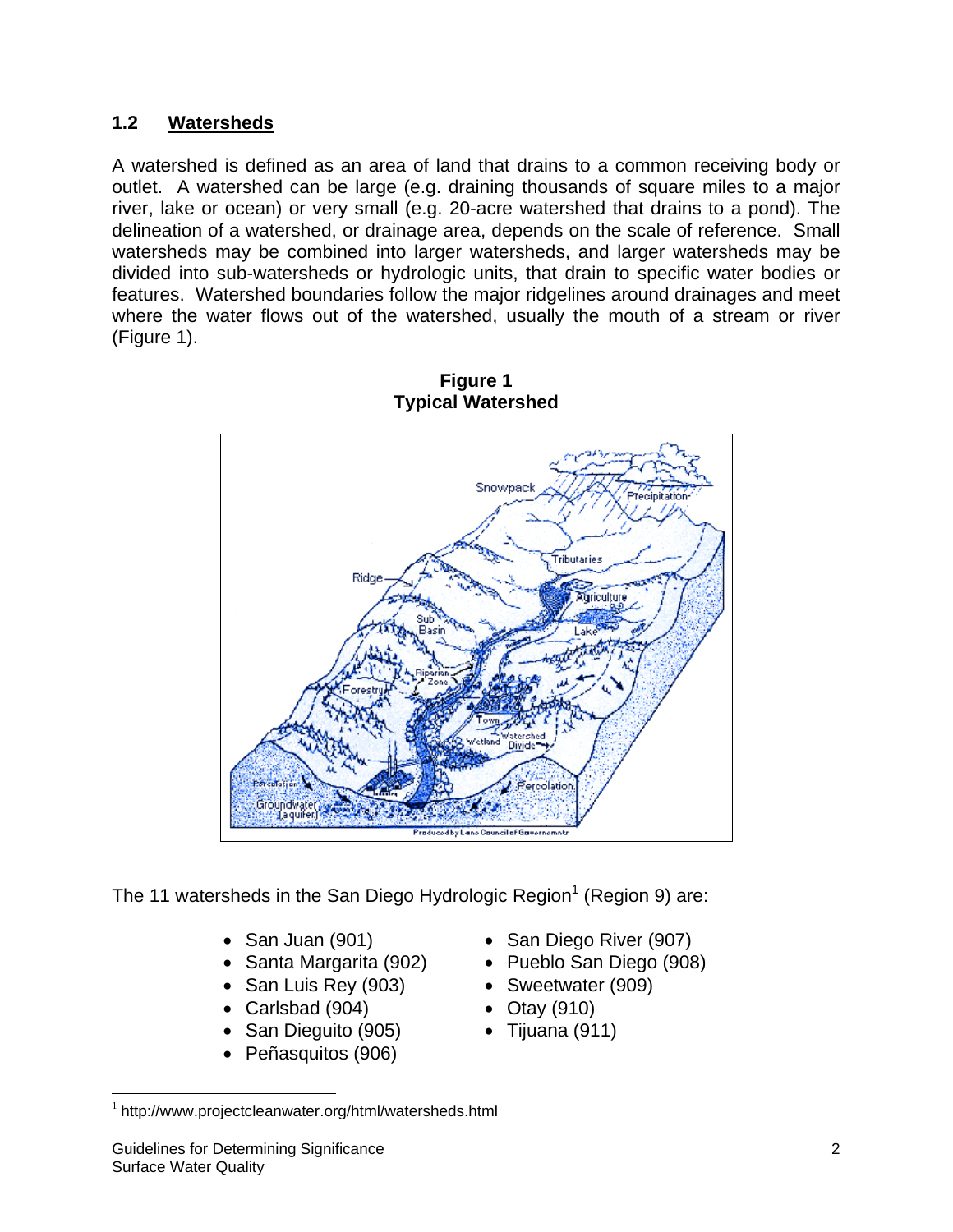San Diego County shares portions of the San Juan and Santa Margarita Watersheds with Orange and Riverside Counties, and the Tijuana Watershed with Mexico.

Portions of the five following watersheds are in the Colorado River Hydrologic Region<sup>2</sup> (Region 7) in the eastern part of the County:

- Anza-Borrego West Salton
	-
- 
- Clark Imperial
- Whitewater

Figure 2 shows the watersheds in San Diego County.

### **1.3 Surface Water**

San Diego County's watersheds and geologic nature are characterized by its lagoons, lakes<sup>3</sup>, reservoirs, rivers, and creeks. These water bodies capture the region's surface water runoff and become a blend of natural runoff and imported water. In addition to supporting natural habitat and supplying residents with potable water, these water bodies supply water for fire suppression and serve as popular recreation areas. Watersheds support lakes and reservoirs, which offer a variety of recreational activities, including fishing, boating, sailing, bike and horseback riding, and picnicking.

### **1.3.1 North County**

The northern portion of the County has four of the 11 watersheds: San Juan (901), Santa Margarita (902), San Luis Rey (903) and Carlsbad (904). About 30 percent of the San Juan Watershed is located in San Diego County, primarily on Marine Corps Base Camp Pendleton and with the north-eastern corner located within the Cleveland National Forest. Major water bodies found within the San Juan Watershed in San Diego County are San Mateo Creek, San Onofre Creek, Las Flores Creek, and Lake Pulgas.

Approximately 27 percent of the Santa Margarita Watershed is located in San Diego County, with the rest in Riverside County. The west side of the watershed is on Camp Pendleton and the smaller northeast side is in the unincorporated County. Most of the major water bodies contributing to this watershed are in Riverside County, however, they all eventually reach Camp Pendleton in San Diego County, and discharge into the Pacific Ocean. Major water bodies within Santa Margarita Watershed in San Diego County include Lake O'Neil and the Santa Margarita River emptying into the Santa Margarita Lagoon (also known as the Santa Margarita Estuary) north of the City of Oceanside.

The San Luis Rey Watershed is the largest hydrologic unit in the San Diego region. The primary water bodies are Lake Henshaw and the San Luis Rey River, which

 $\overline{a}$ <sup>2</sup> http://www.swrcb.ca.gov/rwqcb7/region7.html

 $3\overline{A}$  reservoir is a natural or artificial lake used for the storage and regulation of water. All of the lakes in San Diego County are actually reservoirs created by damming rivers.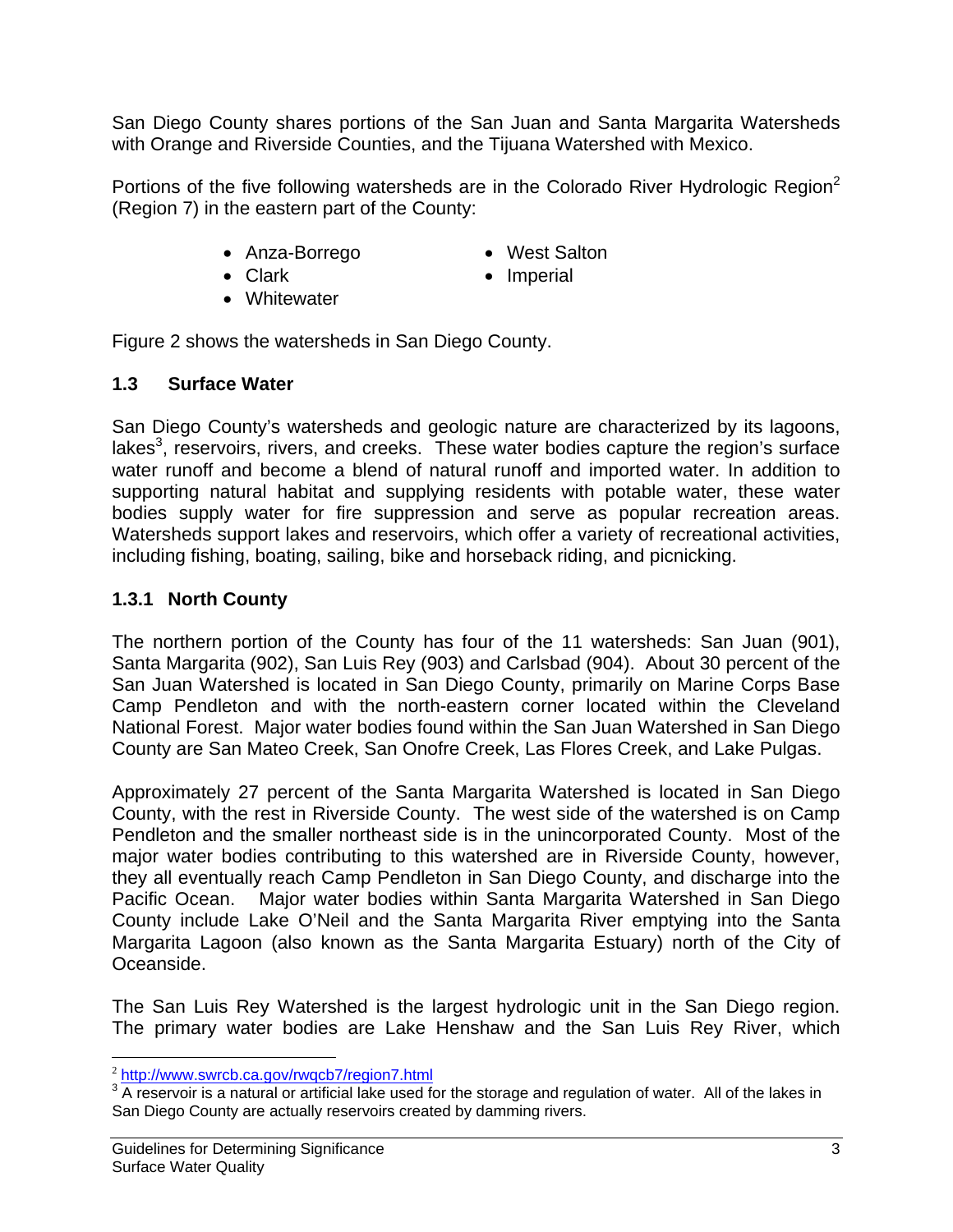discharges into the ocean near the City of Oceanside. Approximately 92.5 percent of the San Luis Rey River watershed is located in unincorporated areas of San Diego County. The rest is in the City of Oceanside and on Camp Pendleton.

About 31 percent of the Carlsbad Watershed is in unincorporated San Diego County. The Carlsbad Watershed includes four primary creeks and associated water bodies. They include Buena Vista Creek and Lagoon, Aqua Hedionda Creek and Lagoon, San Marcos Creek and Batiquitos Lagoon, and Lake Wohlford along Escondido Creek that empties into San Elijo Lagoon.

# **1.3.2 Central County**

The central portion of the County contains three of the 11 watersheds: San Dieguito Watershed (905), Penasquitos Watershed (906) and the San Diego River Watershed (906).

In the San Dieguito Watershed the San Dieguito River connects Lake Sutherland and Lake Hodges, and discharges to the San Dieguito Lagoon near Del Mar. Most of the watershed (79.8 percent) is within the unincorporated County.

Major water bodies found within Penasquitos Watershed include the Los Penasquitos Lagoon, Carmel Valley Creek, Los Penasquitos Creek, Miramar Reservoir, Rose Canyon Creek, San Clemente Canyon and Mission Bay. All of the Penasquitos Watershed is within incorporated cities.

The San Diego River watershed is the second largest in San Diego County. The San Diego River Watershed includes Cuyamaca Reservoir connecting to the El Capitan Reservoir via Boulder Creek and the San Vicente Reservoir and Creek. Lake Jennings, Lake Murray and all three reservoirs drain to the San Diego River, which discharges directly to the Pacific Ocean through a man made channel. The eastern portion of the San Diego River Watershed is within unincorporated areas.

# **1.3.3 South County**

The southern portion of the County has four of the 11 watersheds: Pueblo San Diego Watershed (908), Sweetwater Watershed (909), Otay Watershed (910), and Tijuana River Watershed (911). Three of these (Pueblo San Diego, Sweetwater and Otay) drain to the San Diego Bay and are commonly known as the San Diego Bay Watersheds. The Tijuana Watershed continues across the southern political boundaries of the United States and into Mexico.

The Pueblo San Diego Watershed is the smallest in San Diego County and almost completely (less 0.3 percent) within incorporated cities. The major water bodies are Chollas Creek and Paleta Creek.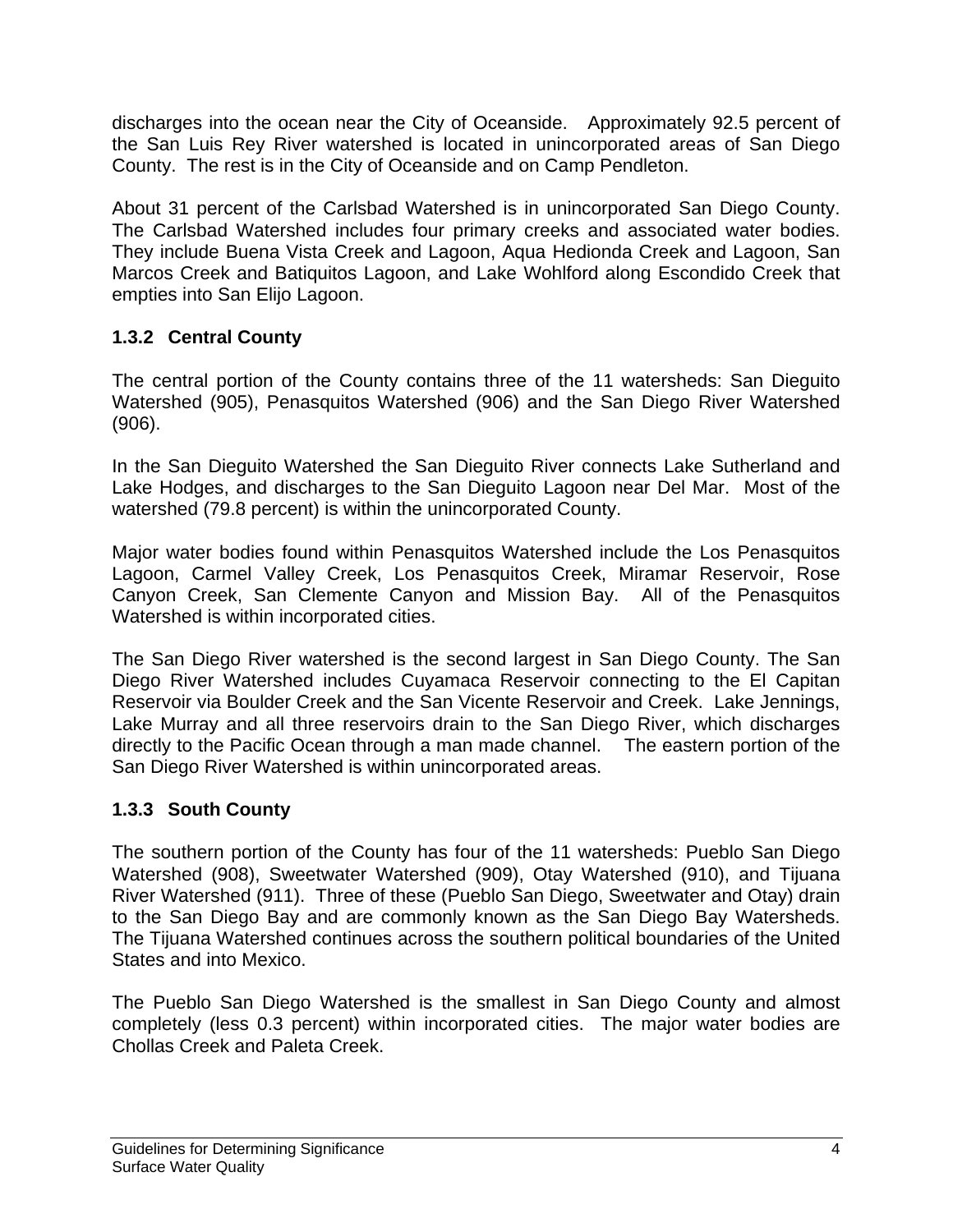Over 86 percent of the Sweetwater Watershed is within unincorporated jurisdictions and includes Palo Verde Lake, Loveland Reservoir, and Sweetwater Reservoir along the Sweetwater River.

Most of the Otay Watershed is within unincorporated areas and includes the Upper and Lower Otay Reservoirs and the Otay River.

Although only 27 percent of the Tijuana Watershed is within California, the Tijuana River discharges to the Tijuana Estuary and Pacific Ocean on the U.S. side of the international border. A portion of the watershed is within the unincorporated County. Major water bodies in the Tijuana River Watershed include Morena Lake, Barrett Lake, and the Tijuana River.

# **1.3.4 East County**

Parts of five watersheds/hydrologic units are in the eastern desert portion of the County (Region 7). The Anza-Borrego Watershed is the largest, covering about 80 percent of the desert portion of San Diego County and extending into Imperial and Riverside Counties. Portions of the Clark, Whitewater, and West Salton Watersheds are at the extreme northeast corner of the County. The Imperial Watershed is at the southeast edge of San Diego County and extends into Imperial County. Water is limited in all of these areas. The surface water that intermittently exists flows toward the Salton Sea and the Colorado River.

# **1.4 Precipitation**

Rainfall across San Diego County is variable, with most rain falling from November to April. Generally, the average rainfall is highest in the mountains and least along the coast and in the desert. Most of the county experiences light rainfall, although some of the central mountain areas receive more than 30 inches per year. The average seasonal precipitation along the coast is 10 inches or less. The amount increases with elevation as moist air is lifted and rain falls over the mountains. Some reporting points in the Cuyamaca and Volcan Mountains measure more than 35 inches per year, with areas on Mt. Palomar receiving up to 45 inches. Totals diminish rapidly with decreasing elevation on the eastern slopes of the mountains (rain shadow), with some desert stations reporting as low as 2.5 inches per season.

# **1.5 Evapotranspiration**

Water is lost from a watershed by evapotranspiration, the transfer of moisture to the atmosphere from soil, water bodies, vegetation canopy (evaporation) and plants (transpiration). Types of vegetation and land use affect evapotranspiration rates, and therefore, the amount of water leaving a watershed. Factors that affect evapotranspiration include the plant type (root structure and depth), a plant's growth stage or maturity, soil cover, solar radiation, humidity, temperature, and wind.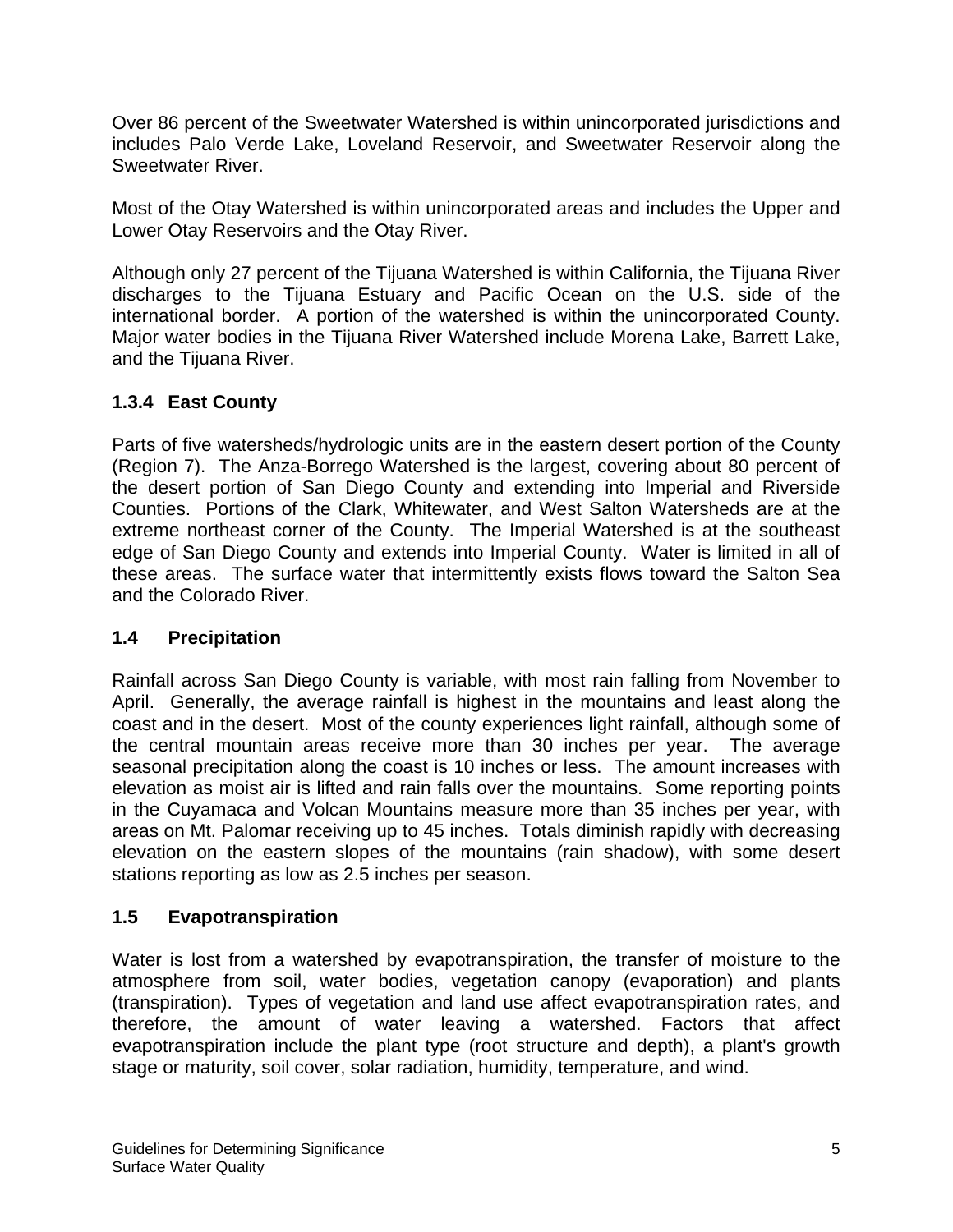## **1.6 Infiltration and Runoff**

Infiltration of water through soil can reduce the amount of water that reaches stormwater management systems, filter pollutants and contaminants from the water, and recharge the watershed. The USDA Natural Resources Conservation Service (NRCS; formerly the Soil Conservation Service [SCS]), classifies a soil's infiltration characteristics into four Hydrologic Soil Groups (HSG):

**Group A:** Low runoff potential. Soils having high infiltration rates even when thoroughly wetted and consisting chiefly of deep, well-drained sands or gravels.

**Group B:** Soils having moderate infiltration rates when thoroughly wetted and consisting chiefly of moderately deep to deep, moderately well- to well-drained sandy loam soils with moderately fine to moderately coarse textures.

**Group C:** Soils having slow infiltration rates when thoroughly wetted and consisting chiefly of silty-loam soils with a layer that impedes downward movement of water, or soils with moderately fine to fine texture.

**Group D:** High runoff potential. Soils having very slow infiltration rates when thoroughly wetted and consisting chiefly of clay soils with a high swelling potential, soils with a permanent high water table, soils with a claypan or clay layer at or near the surface, and shallow soils over nearly impervious material.

Group A and B soils possess the greatest infiltration rates (unless soils are compacted during construction) and are generally best suited to stormwater infiltration. However, the San Diego Area has a relatively high concentration of Group C and D soils, which possess lower infiltration rates that either limit the use of infiltration-based stormwater management systems or require soil amendments to assist infiltration systems.

For a specific site, the HSG designation can be obtained by referring to a local soil survey, by consulting the complete national listing given in NRCS, or by performing an on-site investigation. Soil Survey maps can be obtained from local NRCS offices or online<sup>4</sup> for use in estimating soil type. The NRCS maps are also available at the County of San Diego, Department of Public Works. Consideration should be given to the effects of urbanization on the natural hydrologic soil group. If heavy equipment can be expected to compact the soil during construction or if grading will mix the surface and subsurface soils, appropriate changes should be made in the soil group selected (SD County Hydrology Manual 2003).

The table below presents soil infiltration rates for each soil group determined by laboratory studies and measurements. Site designers should compare the design runoff volume with the available soil storage volume to determine if infiltration is feasible, and then use the infiltration rates to determine if the design runoff volume can infiltrate within a reasonable time (generally 24 to 48 hours). For sites with Group C and

 $\overline{a}$ <sup>4</sup> http://websoilsurvey.nrcs.usda.gov/app/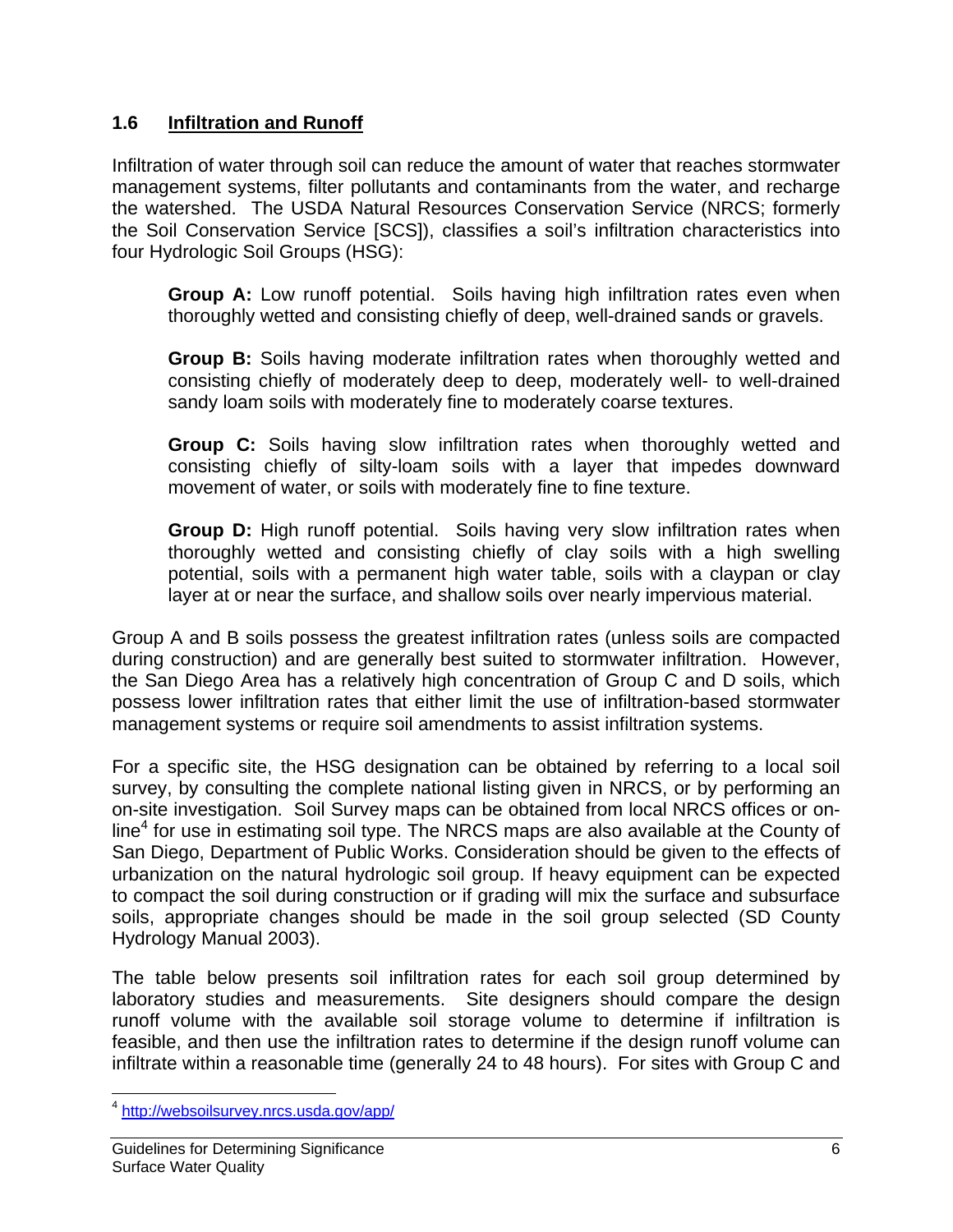D soils, retention- and detention based strategies are often more feasible than infiltration designs.

| Soil Type | <b>Minimum Infiltration Rate</b><br>(inches per hour) |
|-----------|-------------------------------------------------------|
|           | $0.30 \text{ to } 0.45$                               |
|           | $0.15$ to $0.30$                                      |
|           | $0.05$ to $0.15$                                      |
|           | 0 to $0.05$                                           |

**TABLE 1 TYPICAL SOIL INFILTRATION RATES.** 

In general, absorption of surface runoff by clay soils is low and reached quickly, whereas in sandy soils a larger portion of the runoff infiltrates the land surface and recharges the underlying groundwater system, resulting in less runoff.

## **1.7 Beneficial Uses of Water**

Beneficial uses are defined as, "uses of water necessary for the survival or well being of people, plants and wildlife." In San Diego County, residents, visitors and nature rely on the region's water resources to provide beneficial uses such as ensuring a clean and available drinking water supply, supporting agricultural, commercial, industrial, recreational, residential, and military uses, and supporting wildlife and habitat. The State Water Resources Control Board (SWRCB) has adopted a uniform list and description of beneficial uses to be applied throughout all basins of the State (Attachment B). These uses of water serve to promote the tangible and intangible economic, social and environmental goals identified in the Water Quality Control Plan for the San Diego Basin (9) prepared by the RWQCB

(www.swrcb.ca.gov/rwqcb9/programs/basinplan.html).

# **1.8 Stormwater Drainage Systems**

Within urban areas stormwater and sewage systems run parallel but are not combined. A vast amount of the unincorporated San Diego County is rural land that does not support or require stormwater drainage facilities. In contrast, most urban areas within unincorporated San Diego County have a range of stormwater drainage facilities, all of which will continue to be improved as new discretionary projects are constructed.

Collectively, stormwater drainage facilities make up a stormwater conveyance system. A stormwater conveyance system as defined by the County of San Diego Watershed Protection, Stormwater Management, and Discharge Control Ordinance, "means private and public drainage facilities other than sanitary sewers within the unincorporated areas of San Diego County by which urban run-off may be conveyed to receiving waters, and includes but is not limited to roads, streets, constructed channels, aqueducts, storm drain, pipes, street gutters, inlets to storm drains or pipes, and catch basins."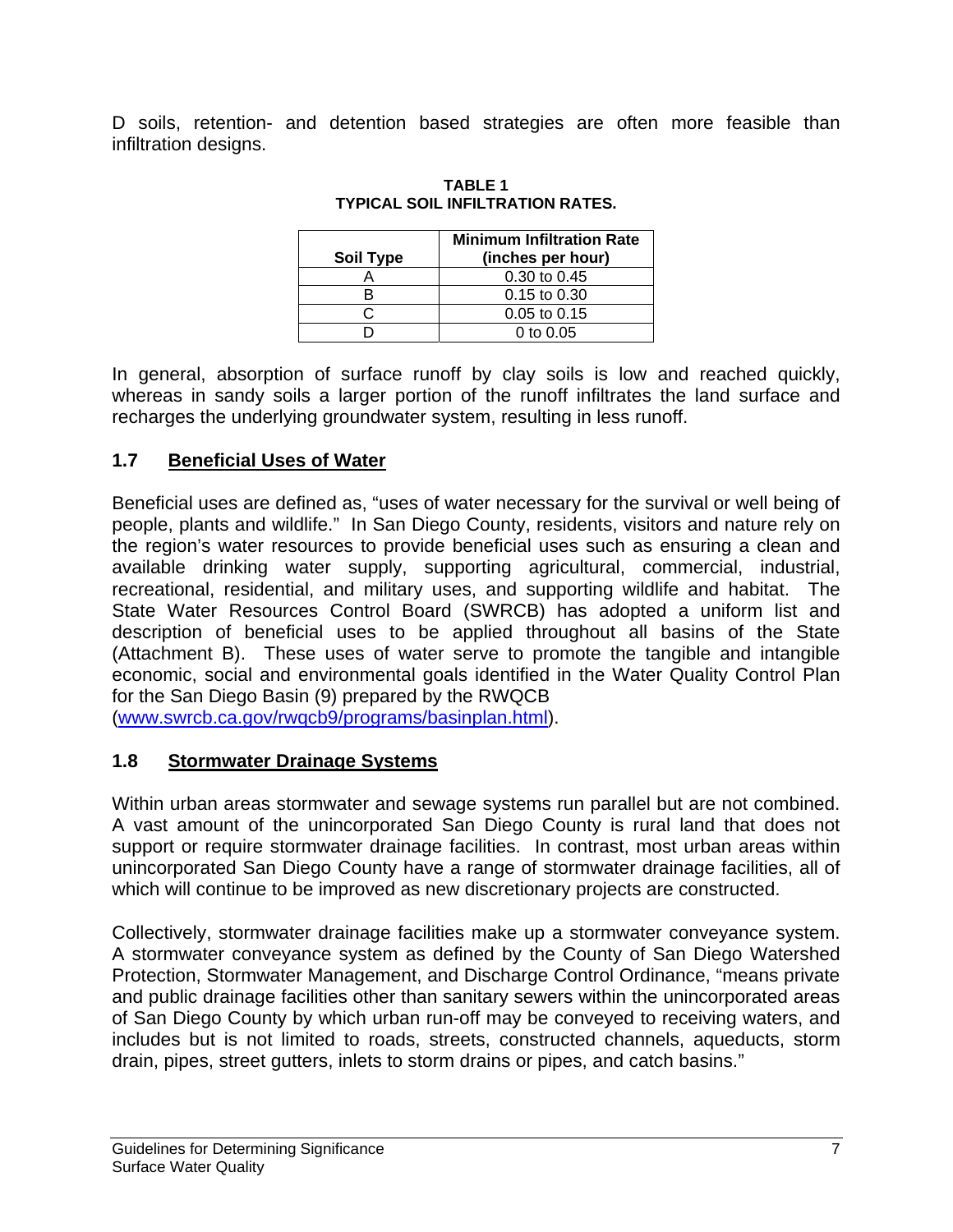# **2.0 EXISTING REGULATIONS AND STANDARDS**

Several existing laws, regulations, policies and programs protect water resources in San Diego County.

# **2.1 Federal Regulations and Standards**

**National Environmental Policy Act** [As amended, Pub. L. 91-190, 42 U.S.C. 4321-4347, January 1, 1970, as amended by Pub. L. 94-52, July 3, 1975, Pub. L. 94-83, August 9, 1975, and Pub. L. 97-258, § 4(b), Sept. 13, 1982, http://www4.law.cornell.edu/uscode/42/ch55.html.]

Federal agencies that implement the National Environmental Policy Act (NEPA) are required to consider potential water quality impacts when reviewing the environmental impacts of proposed federal projects.

**Federal Water Pollution Control Act (Clean Water Act), 1972** [33 USC 1251-1376; Chapter 758; PL 845; 62 Stat. 1155 http://www.epa.gov/r5water/cwa.htm]

The principle federal law pertaining to the regulation of water quality is the 1972 Federal Water Pollution Control Act (Clean Water Act). The Clean Water Act strives to restore and maintain the chemical, physical, and biological integrity of the nation's water. The act sets up a system of water quality standards, discharge limitations, and permits. The fundamental purpose of this law is the protection of designated beneficial uses of water resources. Sections 106, 205(g), 205(j), 208, 303, and 305 of the Clean Water Act establish requirements for state water quality planning, management, and implementation with regard to surface waters. The Clean Water Act requires that states adopt water quality standards to protect public health or welfare, enhance the quality of water, and serve the purposes of the Clean Water Act.

The Clean Water Act was amended in 1987 to include urban and stormwater runoff, which required many cities to obtain a National Pollutant Discharge Elimination System (NPDES) permit for stormwater conveyance system discharges. Section 402(p) of the Clean Water Act prohibits discharges of pollutants contained in stormwater runoff, except in compliance with an NPDES permit.

# **2.2 State Regulations and Standards**

**California Environmental Quality Act** [Public Resources Code 21000-21178; California Code of Regulations, Guidelines for Implementation of CEQA, Appendix G, Title 14, Chapter 3, §15000-15387 http://ceres.ca.gov/topic/env\_law/ceqa/guidelines/]

Under the CEQA, lead regulatory agencies are required to consider potential impacts to water quality from proposed projects and disclose all potential impacts, proposed mitigation measures and design elements to other agencies and the public.

**Porter-Cologne Water Quality Control Act, 1969** [California Water Code §13020, http://www.swrcb.ca.gov/water\_laws/docs/portercologne.pdf ]

California's Porter-Cologne Water Quality Control Act (1969), which became Division 7., Water Quality of the State Water Code, establishes the responsibilities and authorities of the nine Regional Water Quality Control Boards (previously called Water Pollution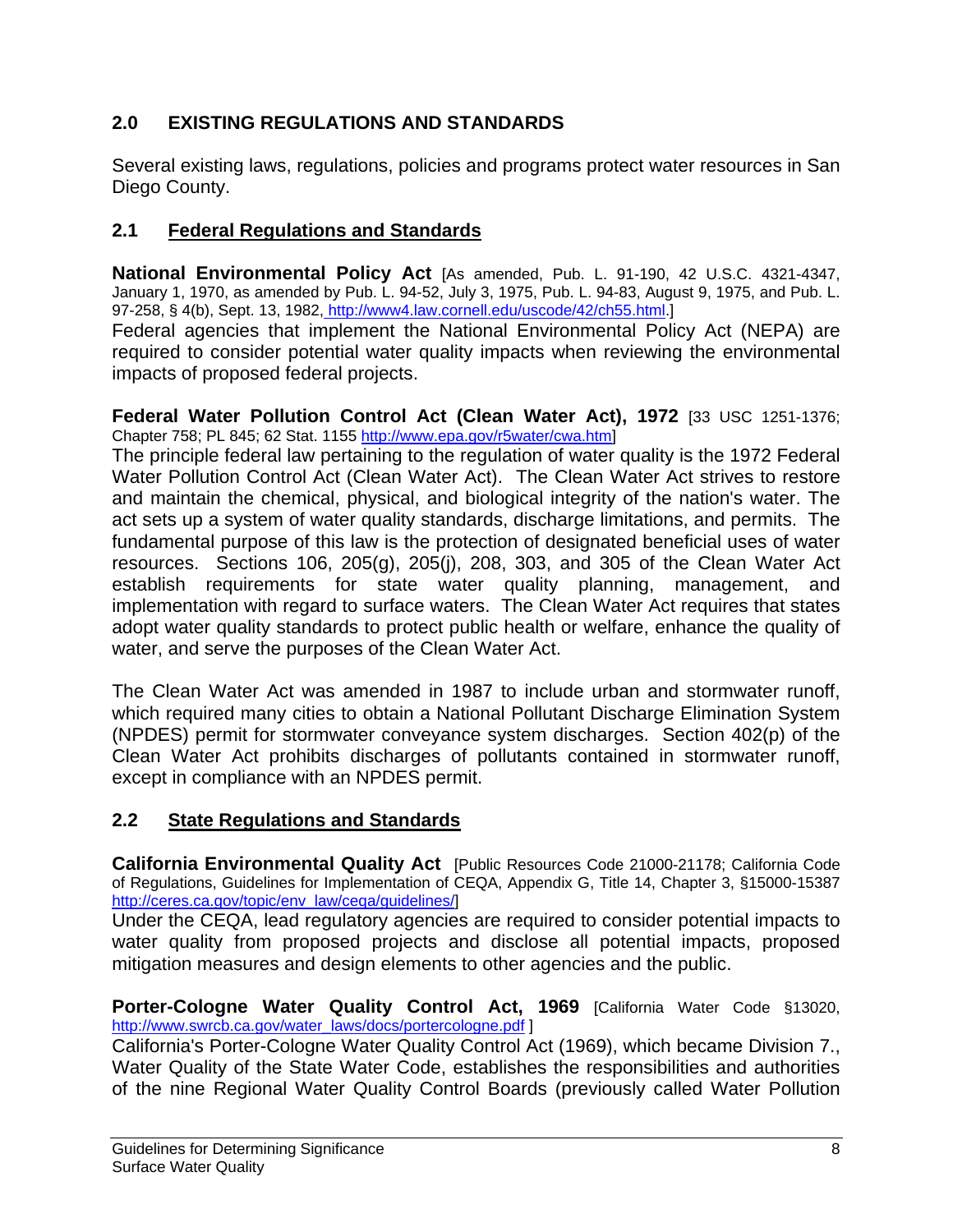Control Boards) and the State Water Resources Control Board (SWRCB). The Porter-Cologne Act names these Boards and designates them as "... the principal State agencies with primary responsibility for the coordination and control of water quality" (Section 13001). Each Regional Board is directed to "...formulate and adopt water quality control plans for all areas within the region." A water quality control plan for the waters of an area is defined as having three components: 1) beneficial uses which are to be protected, 2) water quality objectives which protect those uses, and 3) an implementation plan which accomplishes those objectives (Section 13050). In California, all surface waters and groundwater are considered to be "Waters of the State."

## **San Diego Municipal Storm Water Permit**

[http://www.swrcb.ca.gov/rwqcb9/programs/stormwater/sd%20permit/Order%20No.%202001- 01%20Final%20with%20attachmentss.pdf]

Per Federal regulations, the State issues a Municipal Stormwater permit from (also known as a National Pollutant Discharge Elimination System, or NPDES, permit) to municipalities and renew it every 5 years. Under this permit each municipality must develop a stormwater management program designed to control the discharge of pollutants into and from the municipal separate storm sewer systems (MS4) (or from being discharged directly into the MS4). The purpose is to protect local waterbodies since storm drains typically discharge their water into streams, bays, and/or the ocean without treatment. Order R9-2007-01 (NPDES No. CAS 0108758) was adopted by the RWQCB San Diego Region on January 24, 2007 and established waste discharge requirements for discharge of urban runoff from the MS4 of the County of San Diego, the 18 incorporated cities of San Diego County, the San Diego Unified Port District, and the San Diego County Regional Airport Authority.

# **2.3 Local Regulations and Standards**

**County of San Diego Watershed Protection, Stormwater Management and Discharge Control Ordinance (WPO)** [San Diego County Code of Regulatory Ordinances Chapter 8 of Division 7 of Title 6. http://www.sdcounty.ca.gov/awm/docs/watershed-ordinance.pdf] The current WPO and the Stormwater Standards Manual were adopted in August 2003. The stated purposes of these ordinances are to protect the health, safety and general welfare of the County of San Diego residents; to protect water resources and to improve water quality; to cause the use of management practices by the County and its citizens that will reduce the adverse effects of polluted runoff discharges on waters of the state; to secure benefits from the use of stormwater as a resource; and to ensure the County is compliant with applicable state and federal law. The WPO contains discharge prohibitions, and requirements that vary depending on type of land use activity and location in the County. The SSM is Appendix A of the WPO and sets out in more detail, by project category, what Dischargers must do to comply with the WPO and to receive permits for projects and activities that are subject to the WPO. The WPO and SSM define the requirements that are legally enforceable by the County in the unincorporated area of San Diego County.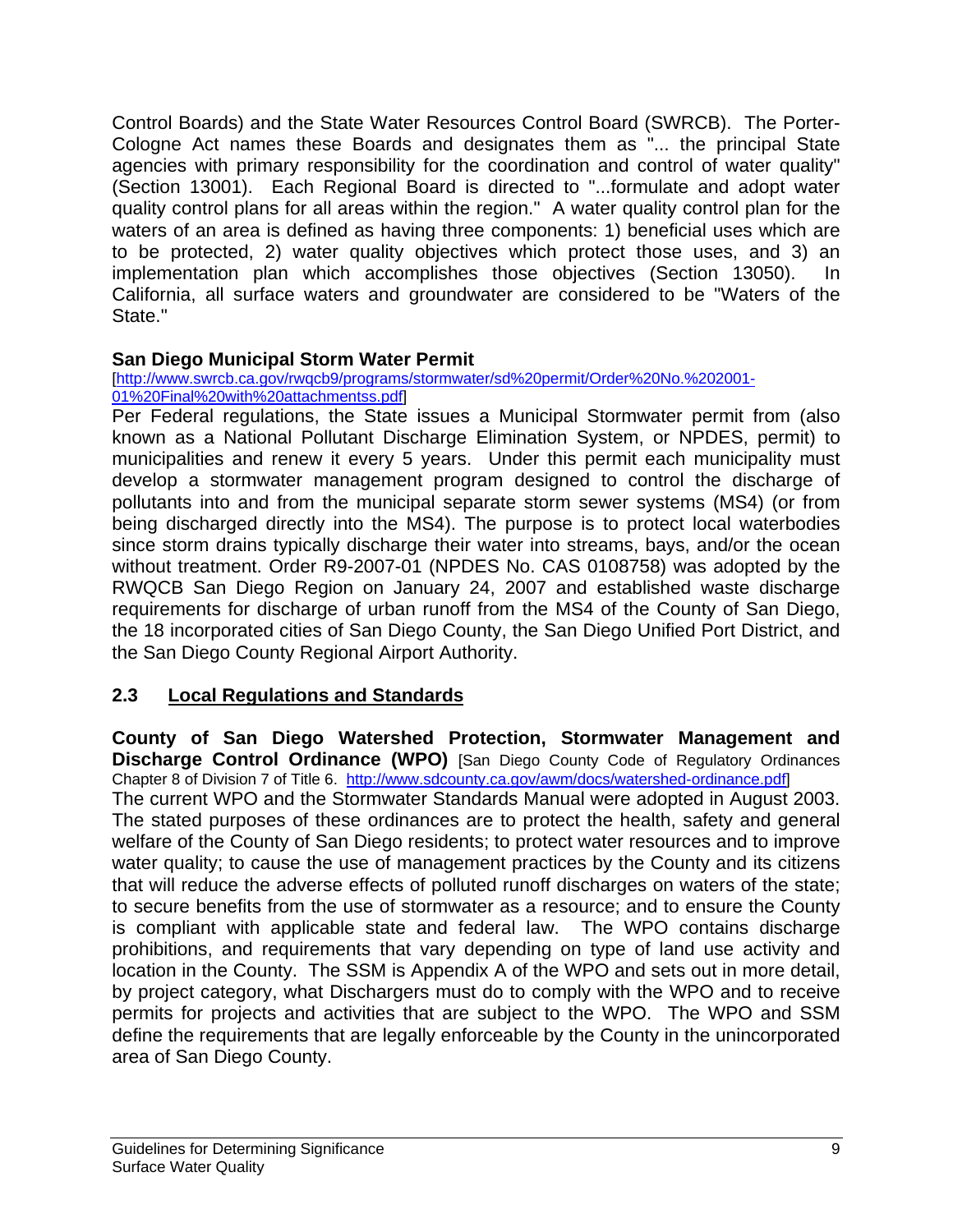In addition, the County has adopted its Standard Urban Stormwater Mitigation Plan (SUSMP) for Land Development and Public Improvement Projects. The SUSMP is focused on project design requirements and related post-construction requirements for land development and capital improvement projects, and addresses WPO requirements for these project types.

Order R9-2007-01 directs the County and other Copermittees to design and implement requirements of the Hydromodification Management Plan (HMP) and Low Impact Development (LID) Best Management Practices (BMP) to reduce stormwater runoff from project sites by promoting infiltration and minimizing impervious areas. The County WPO and SUSMP will be updated to fulfill the requirements of the new Order.

# **Water Quality Control Plans for the Colorado River and San Diego Basins**

The basin plans were prepared by the Colorado RWQCB in accordance with the criteria in the California Port-Cologne Water Quality Control Act, and other pertinent state and federal rules and regulations. The two regional plans that set the standards for compliance are the:

- Colorado River Basin Region 7, Water Quality Control Plan (http://www.waterboards.ca.gov/coloradoriver/documents/RB7Plan.pdf)
- San Diego Basin Region 9, Water Quality Control Plan (http://www.waterboards.ca.gov/sandiego/programs/basinplan.html)

# **3.0 TYPICAL ADVERSE EFFECTS**

Projects would have an adverse effect on water quality if discharges associated with a particular project would create pollution, contamination, or nuisance as defined in Section 13050 of the California Water Code, or would violate regulatory standards, as defined in NPDES permits or Water Quality Control Plans for the receiving water body.

According to Section 13050 of the California Water Code "contamination" means an impairment of the quality of the waters of the state by waste to a degree which creates a hazard to the public health through poisoning or through the spread of disease. "Contamination" includes any equivalent effect resulting from the disposal of waste, whether or not waters of the state are affected. "Pollution" means an alteration of the quality of the waters of the state by waste to a degree which unreasonably affects either of the following: the waters for beneficial uses or facilities which serve these beneficial uses. Furthermore, "Pollution" may include "contamination." "Nuisance" means anything which meets all of the following requirements: (1) Is injurious to health, or is indecent or offensive to the senses, or an obstruction to the free use of property, so as to interfere with the comfortable enjoyment of life or property. (2) Affects at the same time an entire community or neighborhood, or any considerable number of persons, although the extent of the annoyance or damage inflicted upon individuals may be unequal, and (3) Occurs during, or as a result of, the treatment or disposal of wastes.

The primary causes of pollution to be assessed under CEQA are: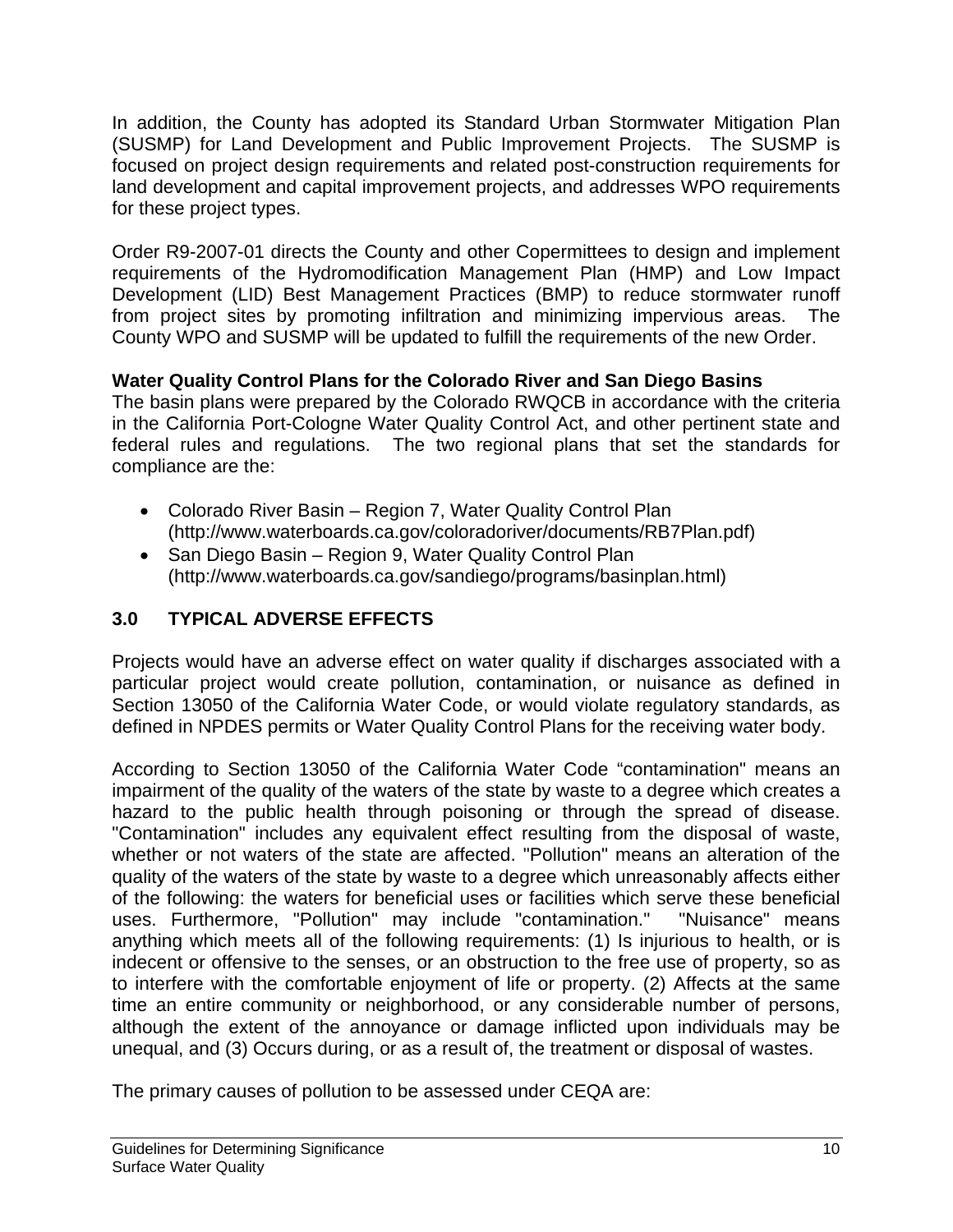- Grading or clearing of land so that soil material is discharged into a receiving water body, drainage channel, or stormwater conveyance system;
- Placing development in, or discharging material into, a river, stream, lake, wetland or water of the U.S., or into a buffer area for one of these water bodies; and
- Increasing impervious surface areas.

Two other causes, though not as common as those listed above, are:

- Discharging wastewater from an industrial or commercial process; and
- Storing equipment, raw materials, finished products, or waste products in a manner that exposes them to precipitation and/or stormwater runoff that is then discharged to a receiving water body, drainage channel, stormwater conveyance system, ground surface, or subsurface

# **3.1 Pollutants**

Typical pollutants that can occur in runoff from residential, industrial, and commercial activities in urban areas include: sediment, nutrients (primarily phosphorous and nitrogen), heavy metals, organic compounds, trash and litter, oxygen demanding substances, oil and grease, pathogens (bacteria and viruses), pesticides and herbicides, fertilizers, animal waste (manure), thermal energy, and salts (Jeer et al. 1997).

# **3.1.1 Sediment**

Increased sedimentation, over and above the amount that enters the water system by natural erosion, can cause many adverse impacts on aquatic organisms, water supply, and wetlands. Sedimentation can decrease transmission of light, which affects plant production and leads to loss of food and cover for aquatic organisms, changes behavioral activities (nesting, feeding, mating), and adversely affects respiration, digestion, and reproduction. Contaminants and toxic substances can be transported in sediments. Sediments can damage water treatment equipment, increasing treatment costs; reduce reservoir volume and flood storage; and increase peak discharges.

# **3.1.2 Nutrients (Phosphorous and Nitrogen)**

Levels of phosphorous and nitrogen that are increased by urban development, gravel operations, agriculture, land disposal (sludge and septic systems), and illegal waste disposal can cause adverse effects, such as promoting algal blooms that may inhibit aquatic plant growth in wetlands, creating public health risks, causing odors and poor tasting water; and promoting eutrophication (nutrient accumulation) of lakes and rivers that can reduce dissolved oxygen levels through increased productivity and decay of organic matter. Eutrophication can alter habitat, increase nitrate concentrations above safe limits, and decrease aesthetic and recreation value of surface waters.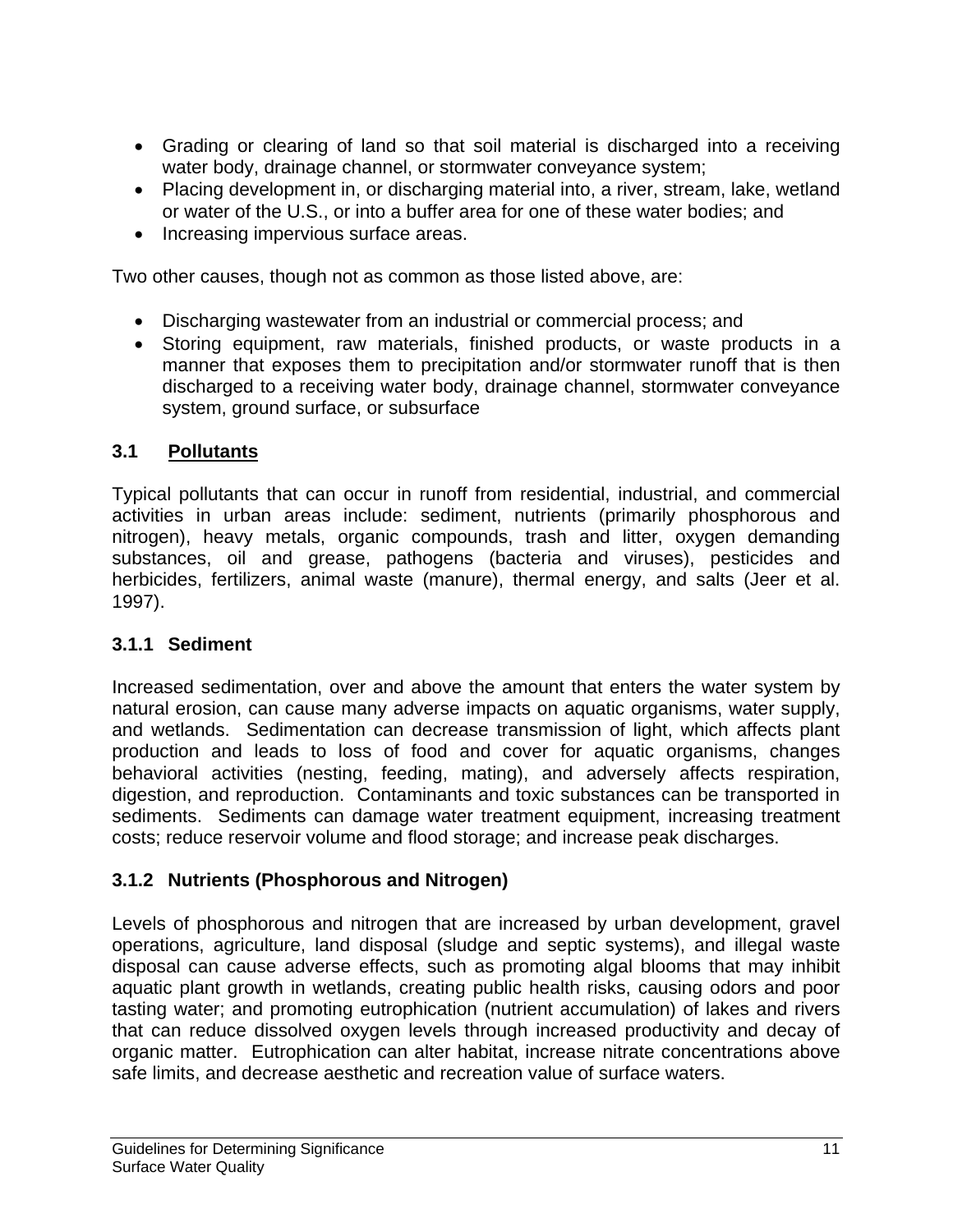# **3.1.3 Metals**

Metals in urban runoff and from mining, automobiles, land disposal, and natural deposition pollute local waters. Metals accumulate in sediments and in fish tissue, which poses risks to aquatic animals and animals up the food chain, such as lowering reproductive rates and life spans. Photosynthesis in aquatic plants can also be altered by metals in the water. Metals can form deposits in pipes, which reduces carrying capacity of the pipes; colors water and leaving stains on fixtures and clothing; and poses possible health hazards from toxic metals.

## **3.1.4 Pesticides and Herbicides**

Pesticides and herbicides can enter surface water and groundwater via runoff from agriculture and urban areas, hydrologic and habitat modification, and lawn and golf course care. Typical impacts include accumulation of pesticides and herbicides in sediments; bioaccumulation of contaminants in the food chain; hinders photosynthesis in and may kill aquatic plants; causes odors in water supplies; and causes public health risks.

# **3.1.5 Thermal energy**

Construction, mining and gravel operations, agriculture, urban runoff, and hydrologic and habitat modification can increase water temperatures, leading to impacts such as reducing vigor and growth of fish thereby reducing resistance to disease and reducing dissolved oxygen as water temperature rises, causing algae to grow and fish to die. In water intended for use by people, increased water temperature can accelerate pump and equipment corrosion; promote biological activity in water, which produces odors and poor taste; create a more favorable environment for pathogens, and may stimulate the growth of algae and aquatic plants, which reduces water clarity and aesthetic value.

# **3.1.6 Salts**

Increased salts in regional fresh-water resources from mining, urban runoff, and construction can create stressful environments and even destroy habitat and food sources for wetland animals in aquatic and wetland habitats, as well as favoring salttolerant species; reduce the quality of drinking water; and may cause skin or eye irritations in people.

# **3.1.7 Pathogens (Bacteria & Viruses)**

Runoff from agriculture, urban areas, land disposal, septic tanks (or illegal waste disposal) and sludge can contaminate surface water with pathogens such as bacteria and viruses, which can introduce diseases to humans and animals. Organisms harmful to aquatic life and the wetland food chain can be introduced, public health risks can be increased, and treatment costs for drinking water supplies can be increased. In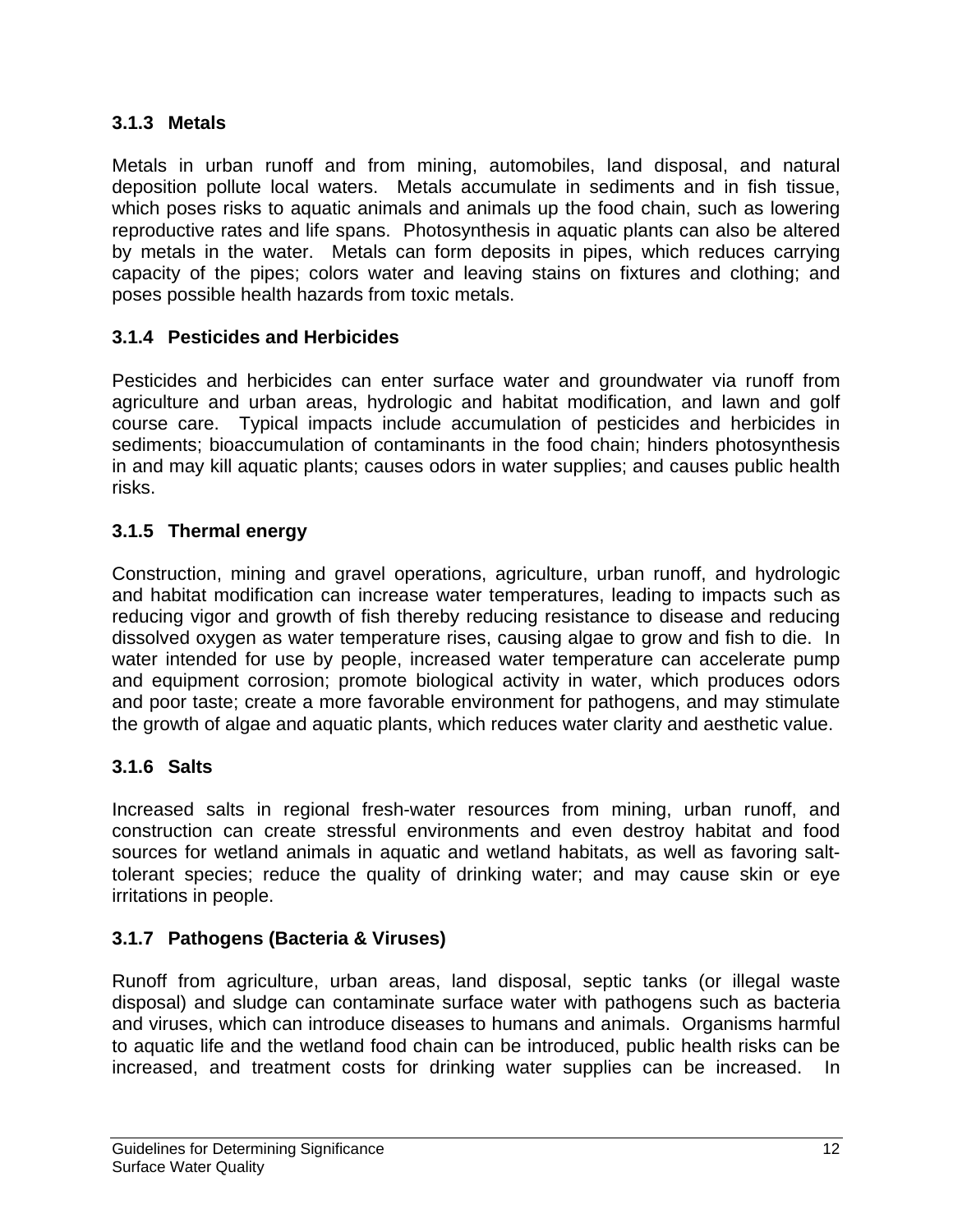addition, swimming and surfing areas may have to be closed until pathogen contamination is abated.

# **3.2 Point and Nonpoint Sources of Stormwater Discharge**

The chief cause of urban stormwater pollution is the discharge of inadequately treated waste or pollutants into the natural water system. Discharge is a volume of water that passes through a given point within a given period of time. It is an all-inclusive outflow term used to describe a variety of outflow (discharge) types. Discharge may occur naturally or as a result of human activities.

Over recent decades rapid growth and urbanization have placed increased pressure on water resources and resulted in local impacts to water quality, especially in the densely developed western part of the County. In general, increased urbanization increases the amount of pollutants generated by human activities within a watershed, and increases the amount of impervious surfaces, thus reducing the amount of water that would normally infiltrate into the soil and be filtered naturally. The typical result is more pollutants being carried directly into surface water by runoff. Controlling this pollution is critical to maintaining clean, safe water, to support a high quality of life and economic viability of the San Diego region.

# **3.2.1 Point Source Discharge**

Stormwater discharges that enter the natural receiving waters can be polluted by either point sources or nonpoint sources. Point source pollution refers to pollutants discharged to water through any discernable, confined, and discrete conveyance. In other words, the boundaries of the source of pollution can be easily defined and identified from a single point. Point sources generally discharge predictable concentrations and volumes of pollutants. Examples of point source pollution are sewage treatment plants, landfills, and industrial facilities, all of which may release effluent and sewage or other liquid waste into a body of water.

# **3.2.2 Nonpoint Source Discharge**

Nonpoint source pollution refers to diffuse, widespread cumulative sources of pollution and is the primary source of surface water and groundwater contamination. In other words, nonpoint source pollution can not be traced back to a single point or source. Rainwater and over-irrigation flowing over land that has been altered by human activity and washing pollutants that have accumulated on those land surfaces into storm drains, streams, rivers, and groundwater, and eventually into lakes, streams, or coastal embayments, cause nonpoint source pollution. These sources may be large or small, but are generally numerous throughout a watershed. Nonpoint sources cause water pollution from poor land use practices, which do not incorporate adequate "Best Management Practices" (BMP), and the collective effects of individual behavior. Nonpoint sources include but are not limited to runoff from urban, agricultural, or industrial areas, landscaping, roads, highways, construction sites, communities served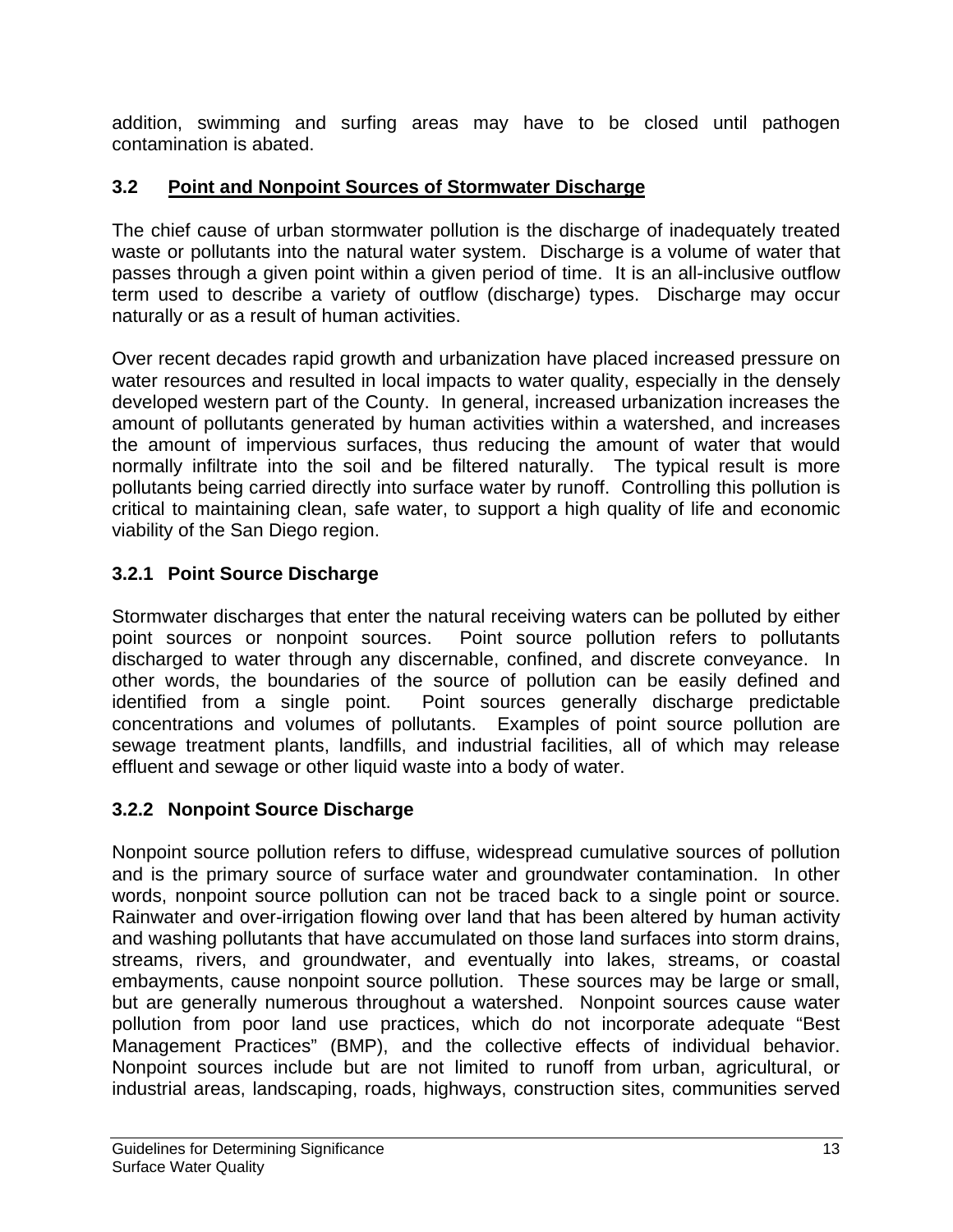by septic systems, recreational boating activities, timber harvesting, mining, and livestock. Nonpoint source discharge can also result from physical changes to stream channels and habitat degradation. Nonpoint source contaminants include sediment, pesticides, petroleum-based hydrocarbons, metals, and pathogens. Nonpoint sources of pollution can occur year round any time rainfall, snowmelt, irrigation, or any other source of water runs over land or through the ground, picks up pollutants from these numerous, diffuse sources and deposits them into rivers, lakes, and coastal waters or introduces them into ground water.

# **4.0 GUIDELINES FOR DETERMINING SIGNIFICANCE**

Determining the significance of water quality impacts can be very complex and must consider the physical and chemical nature of the hydrologic cycle; the various potential sources of water quality impairment; the many numbers of potential pollutants and their respective chemical and physical properties; the various uses of water resources; water quality monitoring data gaps; and, the extent of regulation by the various laws and ordinances. Therefore, a good understanding of the project description and the extent of regulation by various laws and ordinances is required prior to determining whether significant water quality impacts will result from a particular project.

**The following significance guidelines should guide the evaluation of whether a significant impact to water quality will occur as a result of project implementation. A project will generally be considered to have a significant effect if it proposes any of the following, absent specific evidence to the contrary. Conversely, if a project does not propose any of the following, it will generally not be considered to have a significant effect on water quality, absent specific evidence of such an effect:** 

*1. The project is a development project listed in County of San Diego, Code of Regulatory Ordinances (Regulatory Ordinances), Section 67.804(g), as amended and does not comply with the standards set forth in the County Stormwater Standards Manual, Regulatory Ordinances Section 67.813, as amended, or the Additional Requirements for Land Disturbance Activities set forth in Regulatory Ordinances, Section 67.* 

This Significance Guideline was chosen to ensure compliance with applicable State and Federal law that protect surface water quality. The Stormwater Standards Manual is part of the Watershed Protection, Storm Water Management, and Discharge Control Ordinance (WPO) and sets out in more detail by project category, what dischargers must do to comply with the WPO, and in turn minimize impacts to surface water quality to a less than significant level. An impact of a project would be considered significant if the design conflicts with one or more of the applicable standards presented in the County Stormwater Standards Manual or the Additional Requirements for Land Disturbance Activities. The additional requirements include preparation of a Stormwater Management Plan that specifies the way the BMPs required by the WPO will be implemented, and provides minimum BMPs, for the land disturbing activity.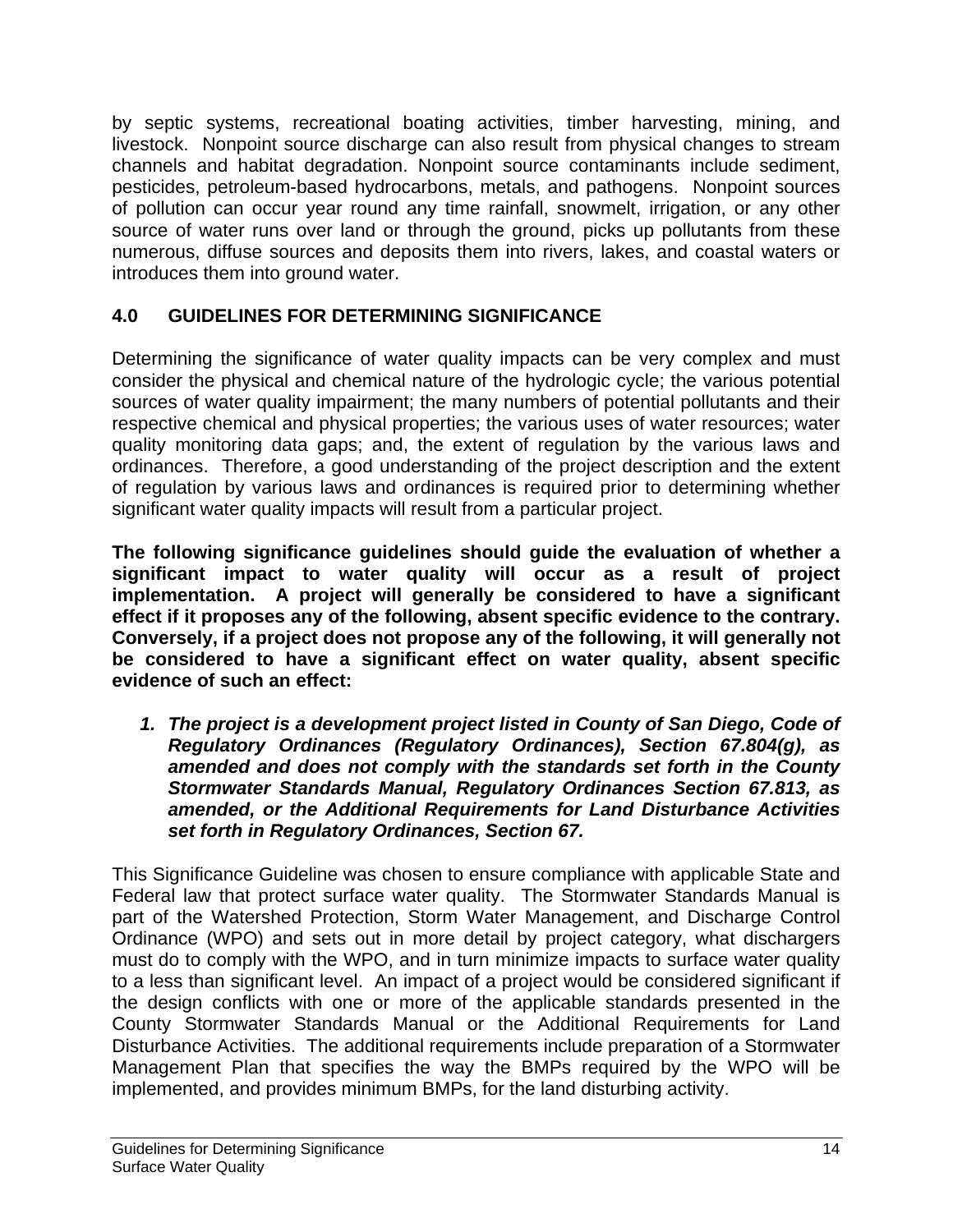#### *2. The project would drain to a tributary of an impaired water body listed on the Clean Water Act Section 303(d) list, and will contribute substantial additional pollutant(s) for which the receiving water body is already impaired.*

Under Section 303(d) of the 1972 Clean Water Act, States are required to develop a list of water quality limited segments. These waters on the list do not meet water quality standards, even after point sources of pollution have installed the minimum required levels of pollution control technology. The law requires that these jurisdictions establish priority rankings for water on the lists and develop action plans, called Total Maximum Daily Loads (TMDL), to improve water quality. Several water body segments in San Diego County are on the list and any contribution of substantial additional pollutants may further impair the receiving water body. Examples of the types of pollutants/stressors that these water bodies are impaired for include sedimentation, total dissolved solids, bacteria indicators, fecal coliform, phosphorus, cadmium, copper, diazinon, etc. Any substantial contribution of pollutants to an impaired water body would raise the TMDL and would violate the Clean Water Act and such an impact would be considered significant.

### *3. The project would drain to a tributary of a drinking water reservoir and will contribute substantially more pollutant(s) than would normally runoff from the project site under natural conditions.*

This guideline was established to evaluate projects that could adversely affect local drinking water by increasing pollution above what would normally occur in runoff under natural conditions. A certain amount of pollution normally in runoff under natural conditions, but a project may not increase that amount and to do so would be considered a significant impact.

A drainage is tributary to a drinking water reservoir if it is upstream of the reservoir and urban runoff from that facility or activity enters (1) the stormwater conveyance system at a place and in a manner that will carry pollutants to the reservoir; (2) a flowing stream that will carry pollutants to the reservoir; or (3) an ephemeral stream that reaches the reservoir during storm events and that will carry pollutants to the reservoir during such storm events. The runoff from some drainages upstream of a drinking water reservoir may never reach the reservoir. In those cases the drainage would not be considered a tributary to the reservoir.

#### *4. The project will contribute pollution in excess of that allowed by applicable State or local water quality objectives or will cause or contribute to the degradation of beneficial uses.*

This significance guideline has been developed based on State and local water quality objectives and beneficial uses. Water quality objectives are established for the reasonable protection of beneficial use and are derived from the RWQCB Basin Plans.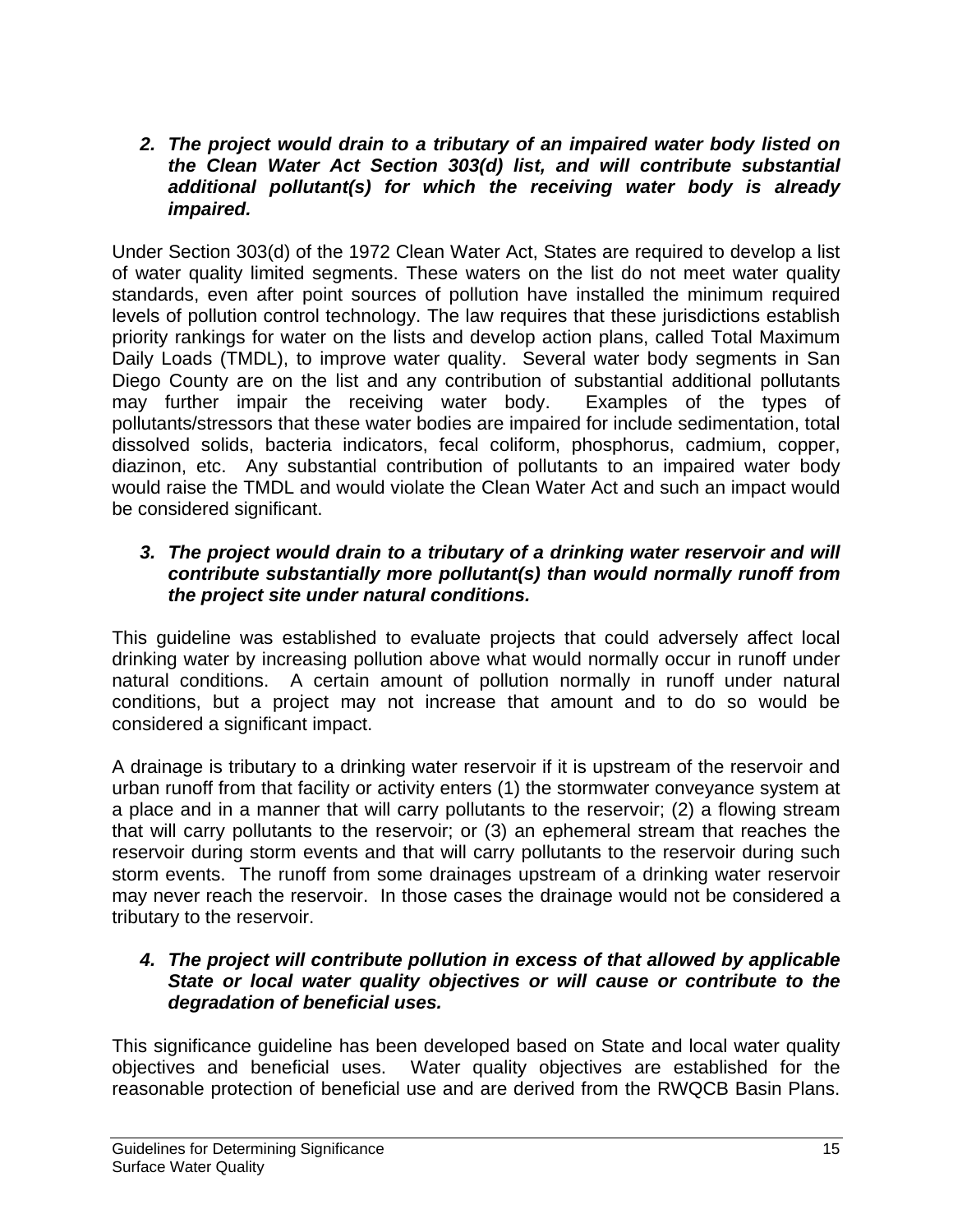In this particular guideline, the receiving water does not have to be officially recognized as a 303(d) impaired water body. An impact to water quality will be considered significant if a project will exceed a water quality objective or will degrade a beneficial use as defined in the respective basin plan.

*5. The project does not conform to applicable Federal, State or local "Clean Water" statutes or regulations including but not limited to the Federal Water Pollution Control Act, California Porter-Cologne Water Quality Control Act, and the County of San Diego Watershed Protection, Stormwater Management, and Discharge Control Ordinance.* 

This significance guideline recognizes the three "Clean Water" regulations (one Federal, one State and one local) that establish water quality standards and waste discharge requirements to minimize impacts to water quality. Non-conformance with any of these regulations would degrade water quality and violate Federal, State and local laws. The impact would be considered significant.

# **5.0 STANDARD MITIGATION AND PROJECT DESIGN CONSIDERATIONS**

The standard mitigation and design factors for potential water quality impacts related to land development projects are meant to reduce potential pollutants from entering stormwater runoff, or to treat stormwater runoff prior to its leaving the project site.

# **5.1 Best Management Practices**

Best Management Practices (BMPs) are typically considered to be standard mitigation/design considerations, and are usually required for ordinance compliance. For all projects that are subject to the WPO and/or NPDES General Permit Nos. CAS000001 and CAS000002, a Stormwater Management Plan (SWMP) must be developed which describes all the BMPs intended for the project. With land development projects, BMPs must address the land disturbance or construction phase, and the post-construction phase.

Lists of BMPs are extensive and those proposed to be used on a project must be chosen by analyzing the project description, determining potential pollutants from the project, evaluating the beneficial uses, water quality objectives, and listed impairments of receiving waters, evaluating the site physical characteristics and limitations, evaluating the economic feasibility of installing and maintaining BMPs, and complying with any specific regulatory requirements. Through the application of the WPO, County staff will ensure that proposed BMPs meet the environmental performance standards listed in Part G.3 of the County's Stormwater Standards Manual: Flow Control and Erosion Prevention; Water Quality Protection; and, Groundwater Quality Protection.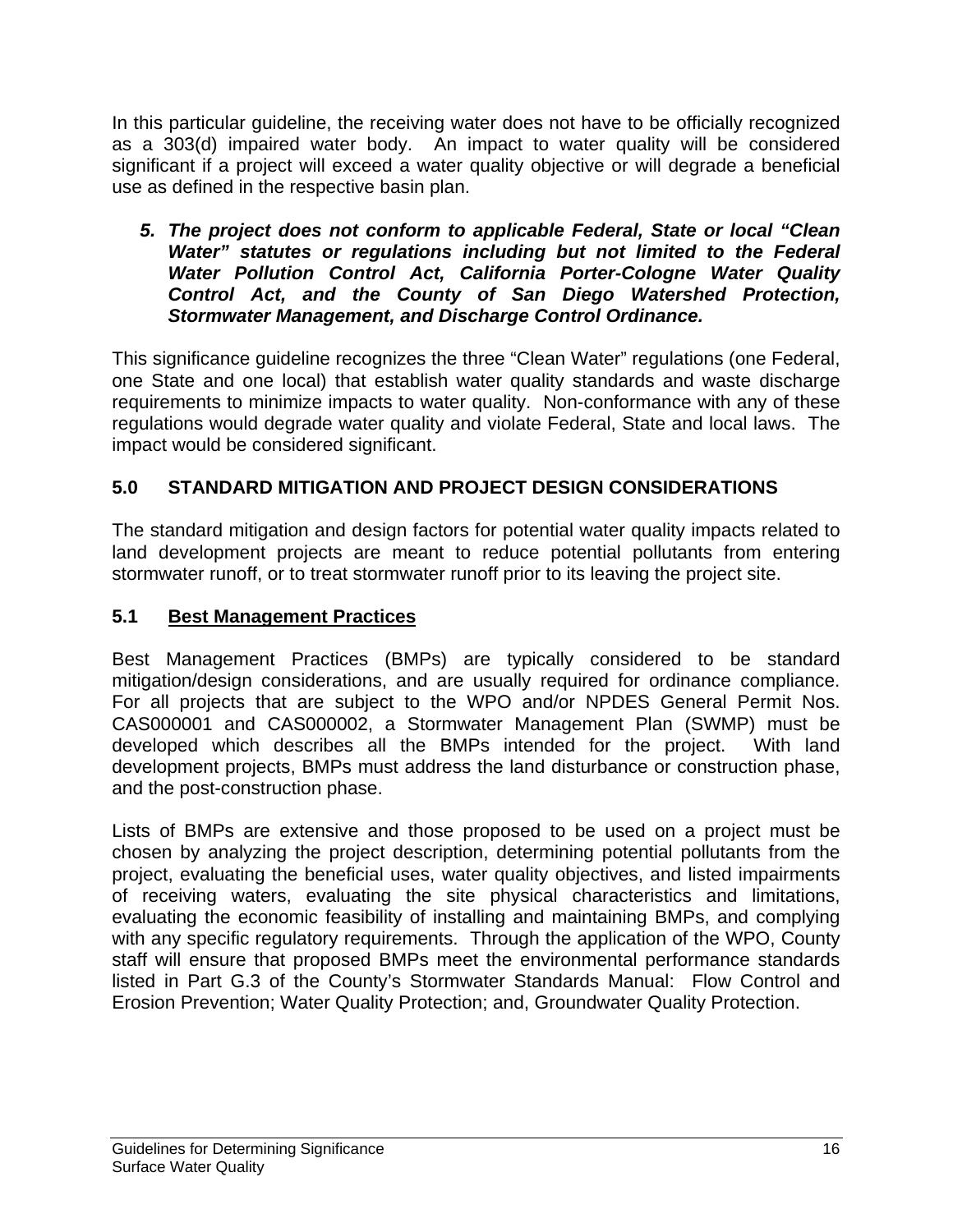# **5.1.1 Construction Phase BMPs**

Construction phase BMPs are meant to prevent erosion and transport of on-site soil materials to drainage courses where sedimentation could occur. These BMPs also address solid and sanitary waste management; concrete waste management; hazardous waste management; vehicle maintenance, washing and fueling; material use and storage, including spill prevention and control; and employee and subcontractor training at construction sites. A complete list of construction phase BMPs is provided in the SUSMP (www.sdcounty.ca.gov/dpw/watersheds/land\_dev/susmp.html).

## **5.1.2 Post-construction Phase BMPs**

Post-construction phase BMPs generally fall into three categories: Site Design, Source Control, and Treatment Control. These are the BMPs that a project will have as an inherent characteristic (in the case of Site Design) or continually maintain and operate (in the case of Source Control and Treatment Control) upon completion of project construction and during operation and/or occupancy of the project site. A complete list of post-construction phase BMPs is provided in the SUSMP, which can be viewed at http://www.sdcounty.ca.gov/dpw/watersheds/land\_dev/susmp.html.

## **5.2 Low Impact Development (LID)**

Low Impact Development (LID) is a storm water management approach that maintains the natural hydrologic character of the site or region by using design techniques that infiltrate (if soils are appropriate for infiltration), filter, store, evaporate, and detain runoff on site. LID design considerations for proposed private projects may include:

- Draining runoff from impervious areas into pervious areas based on the capacity to treat/hold runoff;
- Designing pervious areas to receive and treat runoff by using swales, detention, and/or bioretention, and using amended soils to increase infiltration;
- Using porous pavements where appropriate;
- Conserving natural areas, trees, vegetation, and soils;
- Constructing streets, sidewalks, and parking areas to the minimum widths necessary for public safety, thereby retaining pervious areas;
- Minimizing the impervious footprint of the project and disconnecting impervious surfaces;
- Minimizing soil compaction (under planned green/open areas); and
- Minimizing disturbance to natural drainages.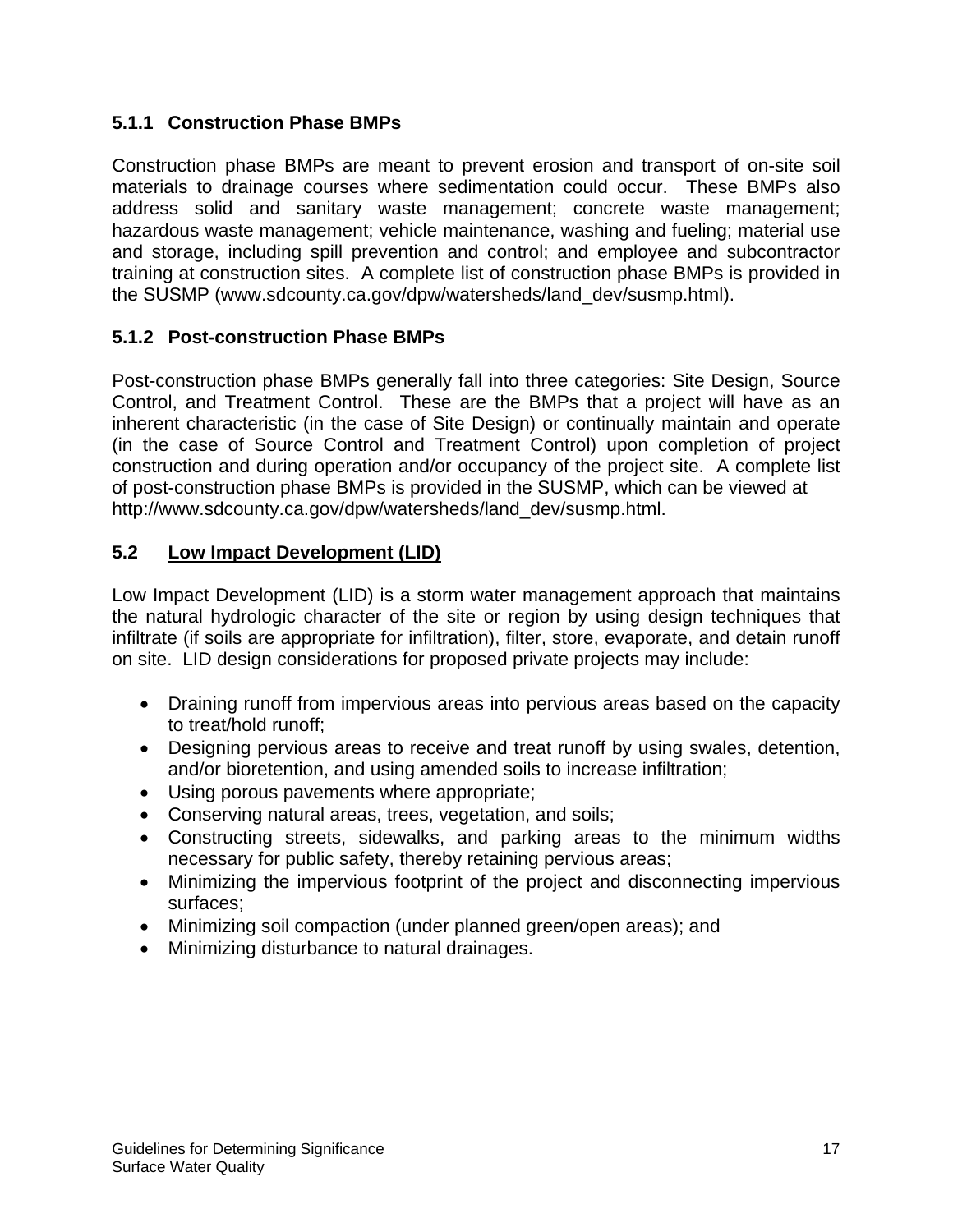#### **6.0 REFERENCES**

- Bay Area Stormwater Management Agencies Association. Start at the Source: Design Guidance Manual for Stormwater Quality. 1999.
- California Environmental Quality Act, CEQA Guidelines, 2007
- California Regional Water Quality Control Board Colorado River Basin Region (7), Watershed Management Initiative Strategic Planning Chapter, June 2003.

 Water Quality Control Plan for the San Diego Region (9), September 9, 1994.

 San Diego Municipal Stormwater Permit (ORDER NO. R9-2007-0001),January 24, 2007

- California Stormwater Quality Association, California Stormwater Best Management Practice Handbook: New Development and Redevelopment. 2003.
- Center for Watershed Protection. The benefits of better site design in residential subdivisions. Water Protection Techniques 3(2).

 Direct and Indirect Impacts of Urbanization on Wetland Quality. 2006.

City of Los Angeles, CEQA Guidelines, 2002.

- Colorado River Basin Regional Water Quality Control Board, Water Quality Control Plan.
- County of Los Angeles, Department of Public Works, Development Planning for Storm Water Management, 2000.

County of San Diego Project Clean Water Strategic Plan, 2002

 Standard Urban Stormwater Mitigation Plan (SUSUMP). 2003.

 Hydrology Manual. Department of Public Works, 2003.

 Watershed Protection, Stormwater Management, and Discharge Control Ordinance, Ordinance Nos. 9424 and 9426. Chapter 8, Division 7, Title 6 of the San Diego County Code of Regulatory Ordinances and amendments.

 Drainage Design Manual. Department of Public Works, 2005.

- City of San Ramon General Plan 2020 Environmental Impact Report, 2002.
- Federal Water Pollution Control Act (Clean Water Act), 1972.
- Jeer, S., M. Lewis, S. Meck, and J. Witten. American Planning Association, Planning Advisory Service Report Number 476, Nonpoint Source Pollution: A Handbook for Local Government. 1997.
- May, Christopher W., et al., Effects of Urbanization on Small Streams in the Puget Sound Region, Center for Watershed Protection, 1997
- Porter-Cologne Water Quality Control Act, California Water Code Division 7. Water Quality.
- San Diego Association of Governments, Water Quality Element, Regional Growth Management Strategy: Water Quality Element, 1997.
- San Diego Regional Water Quality Control Board, NPDES Permit No. CAS0108758.
- San Diego Regional Water Quality Control Board, Water Quality Control Plan.
- Schueler, Thomas R., The Importance of Imperviousness, Center for Watershed Protection, 2000.
- State Water Resources Control Board, NPDES General Permit Nos. CAS000001 and CAS000002.
- Stormwater Managers Resource Center, The Impervious Cover Model, Center for Watershed Protection, http://www.stormwatercenter.net/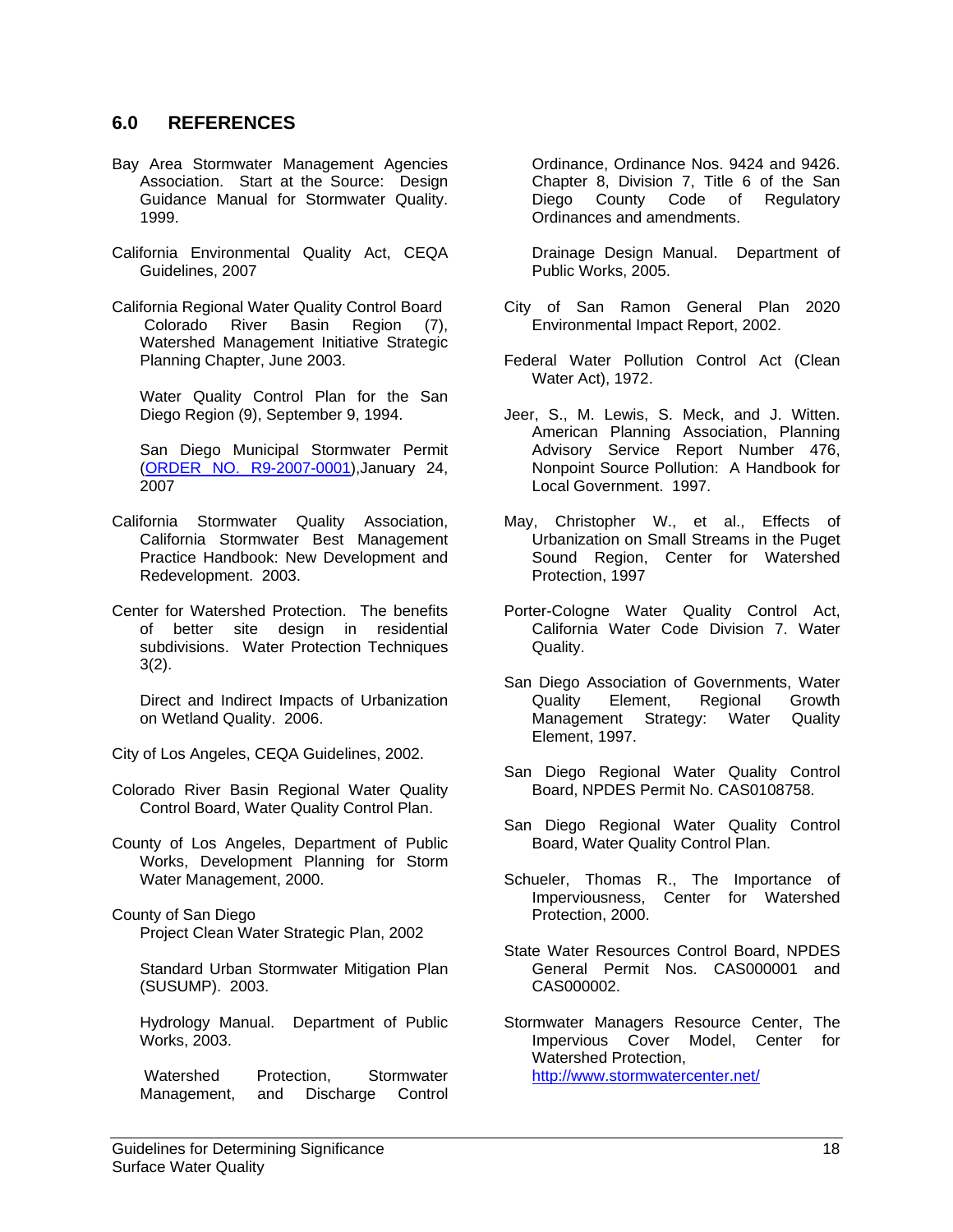Think Blue San Diego, www.thinkbluesd.com

Tourbier, J. Toby and Richard Westmacott, Water Resources Protection Technology, A Handbook of Measures to Protect Water Resources in Land Development, 1981

United States Environmental Protection Agency http://www.epa.gov/owow/nps/dosdont.html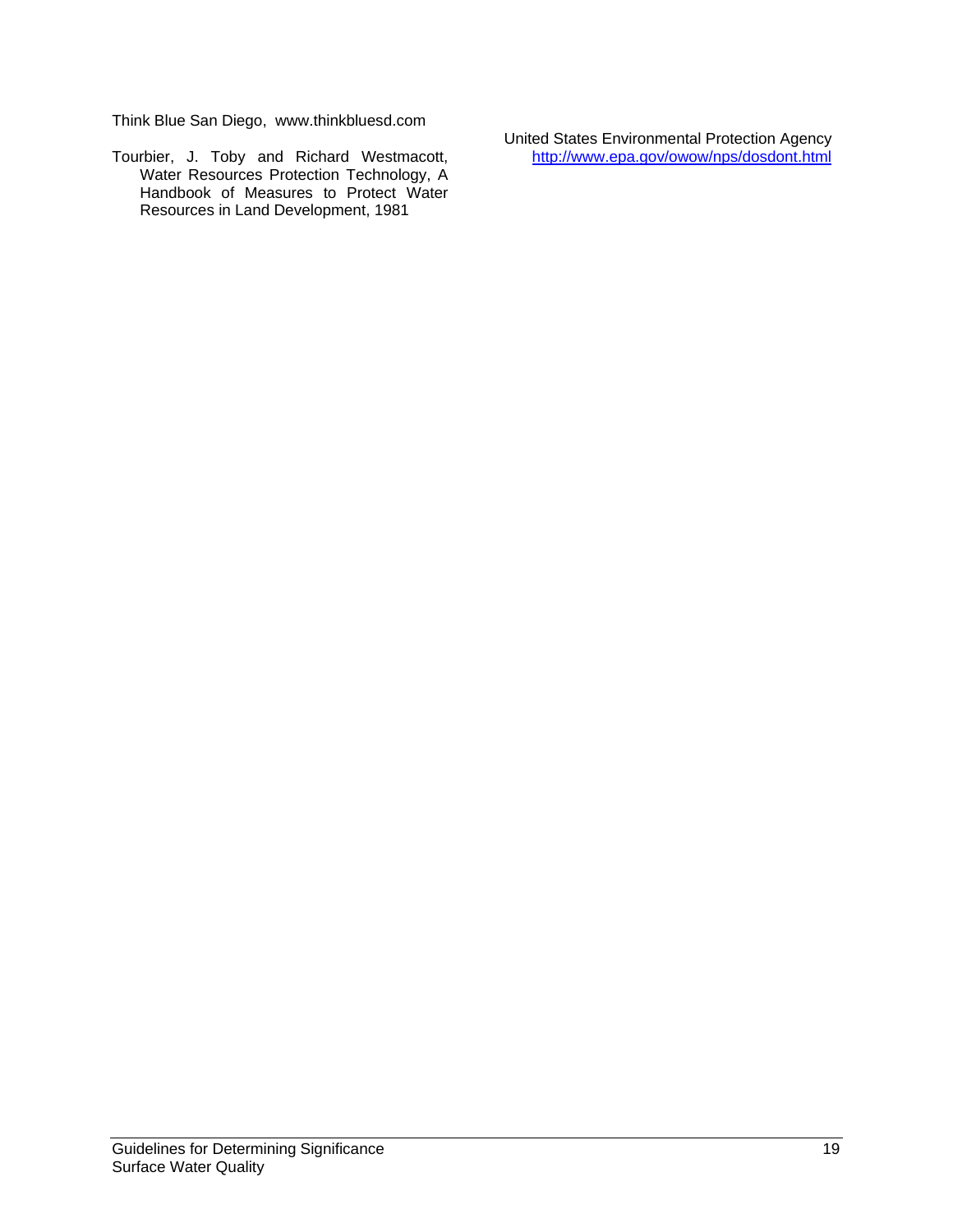**Figure 2 Watersheds in San Diego County** 

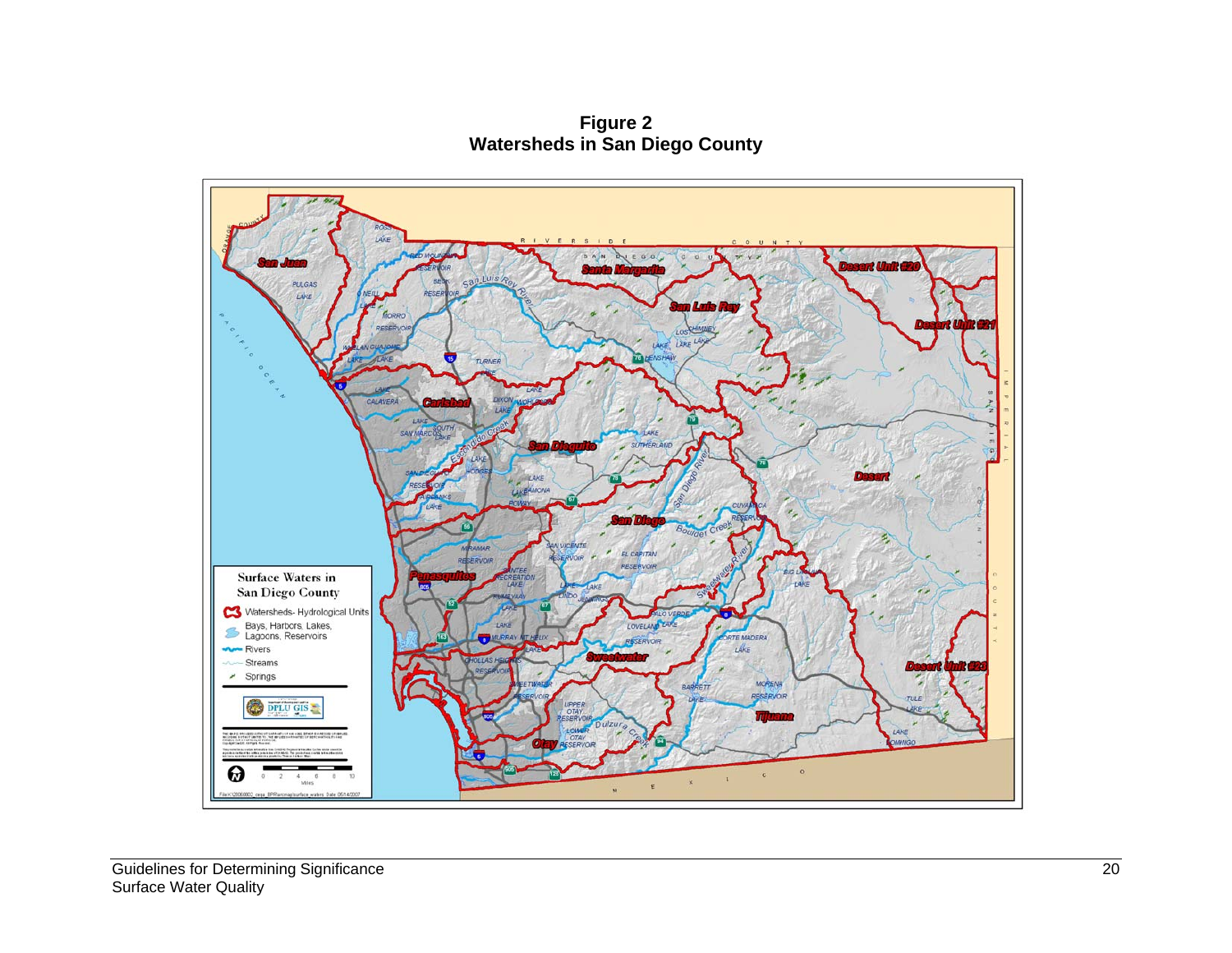# **[ATTACHMENT A]**

#### **DEFINITIONS**

**Best Management Practice –** A method, activity, maintenance, procedure, or other management practice for reducing the amount of pollution entering a water body. The term originated from the rules & regulations developed pursuant to the federal Clean Water Act (40 CFR 1 30).

**Buffer –** A zone created or sustained adjacent to a shoreline, wetland or stream where development is restricted or prohibited to minimize the negative effects of land development on animals and plants and their habitats.

**Contamination –** The impairment of water quality by waste to a degree that creates a hazard to public health through poisoning or through the spread of disease.

**Detention –** The temporary storage of storm runoff which is used to control discharge rates sufficiently to provide gravity settling of pollutants.

**Erosion** – The wearing away of land surface by wind or water. Erosion occurs naturally from weather or runoff but can be intensified by landclearing practices related to farming, residential or industrial development, road, building, or timber cutting.

**Evapotranspiration –** The loss of surface water into the atmosphere through plants and evaporation.

**Excess stormwater runoff –** Any increase in stormwater resulting from: an increase in the imperviousness of a site, including all additions to buildings, roads, and parking lots; changes in permeability caused by compaction during construction or modifications in contours, including the filling or drainage of small depression areas; the alteration of drainageways or regrading of slopes; the destruction of forest; or the installation of collection systems to intercept street flows or to replace swales or other drainageways.

**Groundwater –** Water stored underground that fills the spaces between soil particles or rock

fractures. A zone underground with enough water to withdraw and use for drinking water or other purposes is called an aquifer.

**Hydrology –** The science of the behavior of water in the atmosphere (air), on the surface of the earth, and underground.

**Impervious surface** – Any surface which cannot be effectively (easily) penetrated by water. Examples include pavement, buildings, compacted soils, and rock outcrops.

**Infiltration –** The downward entry of water into the surface of the soil, as contrasted with percolation which is movement of water through soil layers.

**Nonpoint source pollution** – Pollution that enters water from dispersed and uncontrolled sources, such as rainfall or snowmelt, moving over and through the ground rather than from single, identifiable sources. A nonpoint source is any source of water pollution that does not meet the legal definition of point source in section 502(14) of the Clean Water Act (e.g., forest practices, agricultural practices, on site sewage disposal, automobiles, and recreational boats). While individual sources may seem insignificant, they may contribute pathogens, suspended solids, and toxicants that result in significant cumulative effects.

**NPDES –** National Pollutant Discharge Elimination System, a provision of the Clean Water Act that prohibits discharge of pollutants into waters of the United States unless a special permit is issued by EPA, a state, or another delegated agency.

**Point source pollution** – A source of pollutants from a single point of conveyance, such as a pipe. For example, the discharge from a sewage treatment plant or a factory is a point source.

**Pollutants –** A chemical or other additive that adversely alters the physical, chemical, or biological properties of the environment.

**Receiving waters** – Lakes, rivers, wetlands, and coastal waters that receive runoff.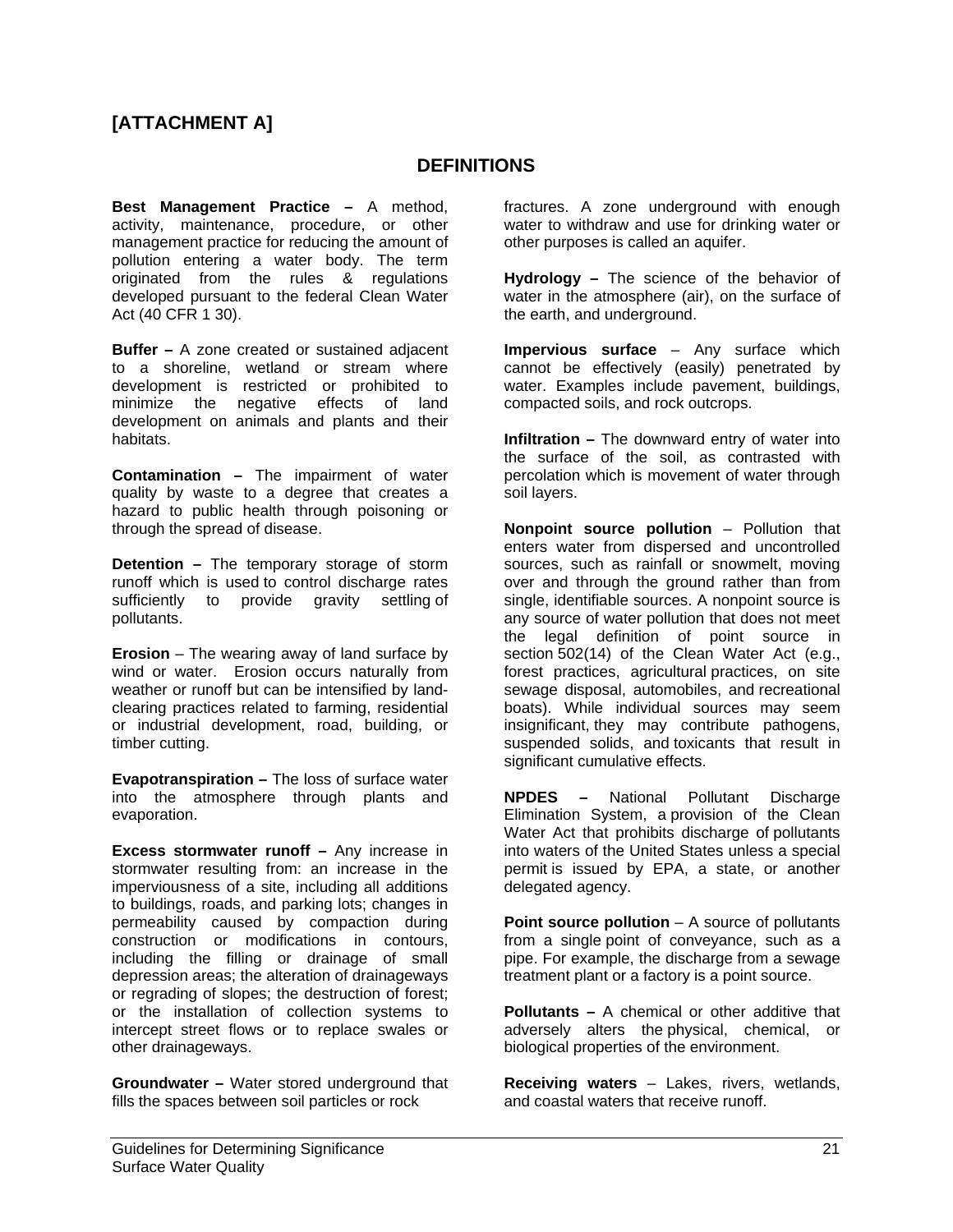**Recharge area** – A land area in which surface water infiltrates soil and reaches to the zone of saturation, such as where rainwater soaks through the earth to reach an aquifer.

**Runoff –** Water from rain, melted snow, or agricultural or landscape irrigation that flows over the land surface.

**Sheetflow –** A flow condition during a storm where the depth of stormwater runoff is very shallow and spread uniformly over the land<br>surface. Sheet flow quickly changes surface. Sheet flow quickly changes into concentrated channel flow within several hundred feet.

**Steep slope** – area of a development site that is too steep to safely build on or has a high potential for severe soil erosion during construction.

**Stormwater conveyance** – A system of gutters, pipes, or ditches used to carry stormwater from surrounding land areas to constructed or natural drainage systems.

**Stormwater runoff** – Rain that flows off the surface of the land without entering the soil.

**Surface water** – Water on the surface of the land that has not infiltrated the soil. Includes streams, lakes, rivers, and ponds.

**Vector –** A carrier of contaminants.

**Watershed** – The geographic region within which water drains into a particular river, stream or body of water. A watershed includes hill, lowlands, and the body of water into which the land drains. Watershed boundaries are defined by the ridges separating watersheds.

**Zoning –** A set of regulations and requirements which govern the use, placement, spacing, and size of land and buildings within a specific area (zone).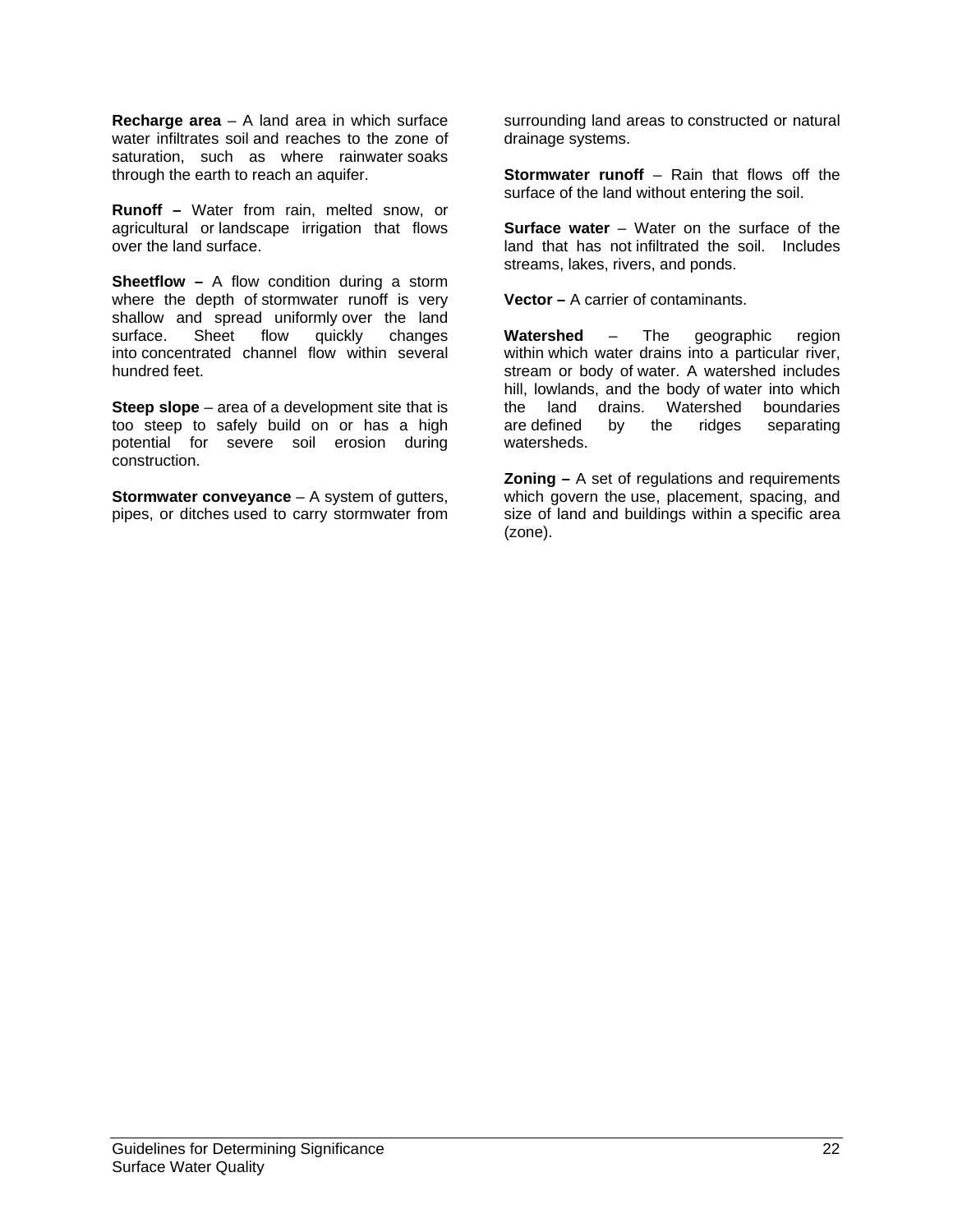# **[ATTACHMENT B]**

#### **STATE WATER RESOURCES CONTROL BOARD LIST OF BENEFICIAL USES**

- Municipal and Domestic Supply (MUN) Includes uses of water for community, military, or individual water supply systems including, but not limited to, drinking water supply.
- Agricultural Supply (AGR) Includes uses of water for farming, horticulture, or ranching including, but not limited to, irrigation, stock watering, or support of vegetation for range grazing.
- Industrial Process Supply (PROC) Includes uses of water for industrial activities that depend primarily on water quality.
- Industrial Service Supply (IND) Includes uses of water for industrial activities that do not depend primarily on water quality including, but not limited to, mining, cooling water supply, hydraulic conveyance, gravel washing, fire protection, or oil well repressurization.
- Ground Water Recharge (GWR) Includes uses of water for natural or artificial recharge of ground water for purposes of future extraction, maintenance of water quality, or halting of saltwater intrusion into freshwater aquifers.
- Freshwater Replenishment (FRSH) Includes uses of water for natural or artificial maintenance of surface water quantity or quality (e.g., salinity).
- Navigation (NAV) Includes uses of water for shipping, travel, or other transportation by private, military, or commercial vessels.
- Hydropower Generation (POW) Includes uses of water for hydropower generation.
- Contact Water Recreation (REC-1) Includes uses of water for recreational activities involving body contact with water, where ingestion of water is reasonably possible. These uses include, but are not limited to, swimming, wading, water-skiing, skin and SCUBA diving, surfing, white water activities, fishing, or use of natural hot springs.
- Non-contact Water Recreation (REC-2) Includes the uses of water for recreational activities involving proximity to water, but not normally involving body contact with water, where ingestion of water is reasonably possible. These uses include, but are not limited to, picnicking, sunbathing, hiking, beachcombing, camping, boating, tidepool and marine life study, hunting, sightseeing, or aesthetic enjoyment in conjunction with the above activities.
- Commercial and Sport Fishing (COMM) Includes the uses of water for commercial or recreational collection of fish, shellfish, or other organisms including, but not limited to, uses involving organisms intended for human consumption or bait purposes.
- Aquaculture (AQUA) Includes the uses of water for aquaculture or mariculture operations including, but not limited to, propagation, cultivation, maintenance, or harvesting of aquatic plants and animals for human consumption or bait purposes.
- Warm Freshwater Habitat (WARM) Includes uses of water that support warm water ecosystems including, but not limited to, preservation or enhancement of aquatic habitats, vegetation, fish or wildlife, including invertebrates.